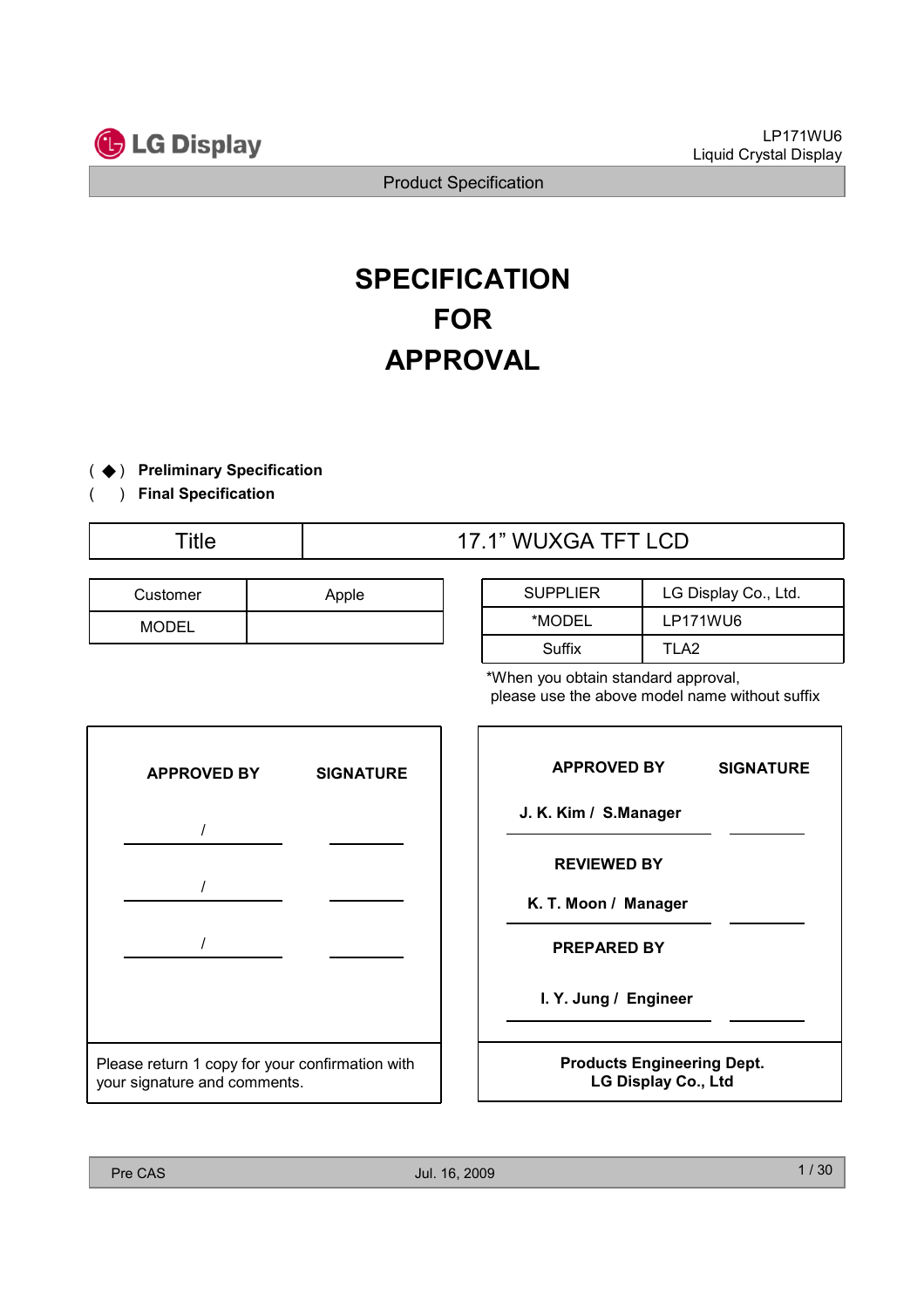

## **Contents**

| <b>No</b> | <b>ITEM</b>                                               | Page |
|-----------|-----------------------------------------------------------|------|
|           | <b>COVER</b>                                              | 1    |
|           | <b>CONTENTS</b><br>.                                      | 2    |
|           | <b>RECORD OF REVISIONS</b>                                | 3    |
| 1         | <b>GENERAL DESCRIPTION</b>                                | 4    |
| 2         | ABSOLUTE MAXIMUM RATINGS                                  | 5    |
| 3         | ELECTRICAL SPECIFICATIONS                                 |      |
| $3 - 1$   | ELECTRICAL CHARACTREISTICS                                | 6    |
| $3-2$     | <b>INTERFACE CONNECTIONS</b><br>.                         | 7    |
| $3 - 3$   | LVDS SIGNAL TIMING SPECIFICATIONS                         | 9    |
| $3 - 4$   | SIGNAL TIMING SPECIFICATIONS                              | 11   |
| $3-5$     | SIGNAL TIMING WAVEFORMS                                   | 11   |
| $3-6$     | <b>COLOR INPUT DATA REFERNECE</b><br>.                    | 12   |
| $3 - 7$   | <b>POWER SEQUENCE</b><br>.                                | 13   |
| 4         | OPTICAL SFECIFICATIONS                                    | 14   |
| 5         | MECHANICAL CHARACTERISTICS                                | 19   |
| 6         | RELIABLITY                                                | 23   |
| 7         | <b>INTERNATIONAL STANDARDS</b>                            |      |
| $7 - 1$   | <b>SAFETY</b>                                             | 24   |
| $7-2$     | EMC                                                       | 24   |
| 8         | <b>PACKING</b>                                            |      |
| $8 - 1$   | DESIGNATION OF LOT MARK                                   | 25   |
| $8-2$     | <b>PACKING FORM</b>                                       | 25   |
| 9         | <b>PRECAUTIONS</b>                                        | 26   |
| A         | APPENDIX A. Enhanced Extended Display Identification Data | 28   |
|           |                                                           |      |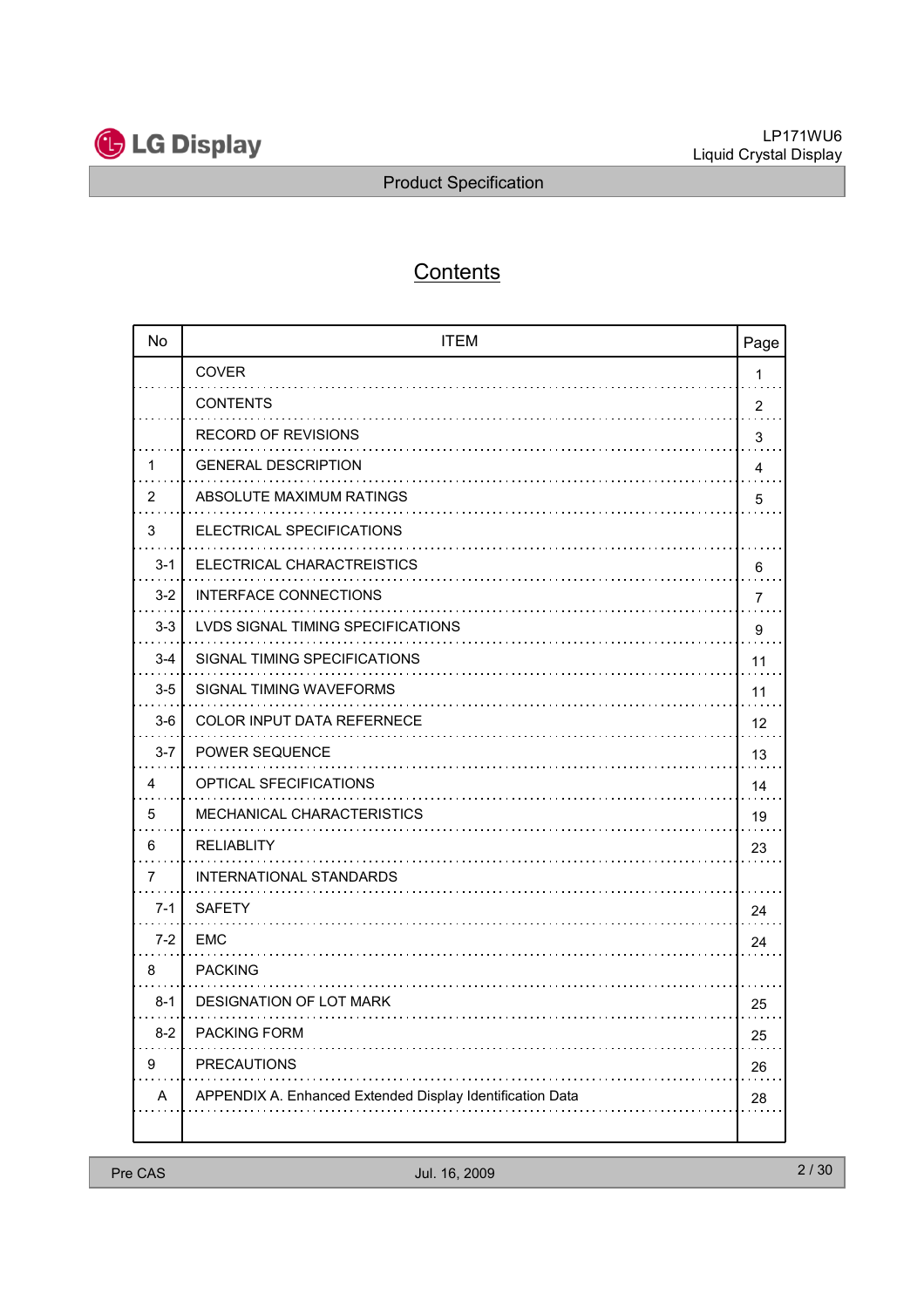

## RECORD OF REVISIONS

|     | Revision No   Revision Date | Page                     | Description        | <b>EDID</b><br>ver |
|-----|-----------------------------|--------------------------|--------------------|--------------------|
| Pre | Jul. 16. 2009               | $\overline{\phantom{a}}$ | <b>First Draft</b> | $0.0\,$            |
|     |                             |                          |                    |                    |
|     |                             |                          |                    |                    |
|     |                             |                          |                    |                    |
|     |                             |                          |                    |                    |
|     |                             |                          |                    |                    |
|     |                             |                          |                    |                    |
|     |                             |                          |                    |                    |
|     |                             |                          |                    |                    |
|     |                             |                          |                    |                    |
|     |                             |                          |                    |                    |
|     |                             |                          |                    |                    |
|     |                             |                          |                    |                    |
|     |                             |                          |                    |                    |
|     |                             |                          |                    |                    |
|     |                             |                          |                    |                    |
|     |                             |                          |                    |                    |
|     |                             |                          |                    |                    |
|     |                             |                          |                    |                    |
|     |                             |                          |                    |                    |
|     |                             |                          |                    |                    |
|     |                             |                          |                    |                    |
|     |                             |                          |                    |                    |
|     |                             |                          |                    |                    |
|     |                             |                          |                    |                    |
|     |                             |                          |                    |                    |
|     |                             |                          |                    |                    |
|     |                             |                          |                    |                    |
|     |                             |                          |                    | .                  |
| .   |                             |                          |                    |                    |
|     |                             |                          |                    |                    |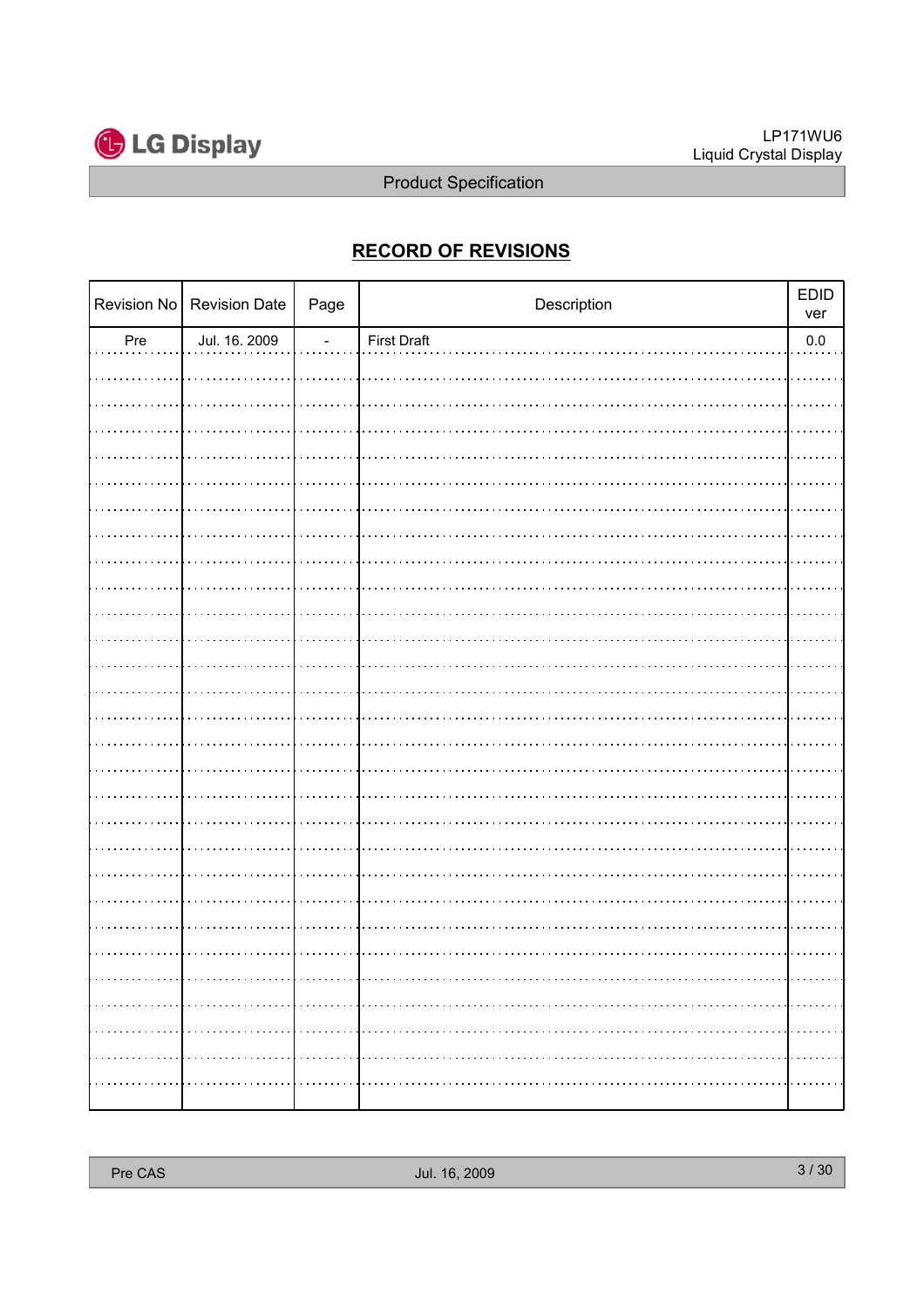

### 1. General Description

The LP171WU6 is a Color Active Matrix Liquid Crystal Display with an integral LED backlight system. The matrix employs a-Si Thin Film Transistor as the active element. It is a transmissive type display operating in the normally white mode. This TFT-LCD has 17.1 inches diagonally measured active display area with WUXGA resolution(1920 horizontal by 1200 vertical pixel array). Each pixel is divided into Red, Green and Blue sub-pixels or dots which are arranged in vertical stripes. Gray scale or the brightness of the sub-pixel color is determined with a 6-bit gray scale signal for each dot, thus, presenting a palette of more than 262,144 colors.

The LP171WU6 has been designed to apply the interface method that enables low power, high speed, low EMI.

The LP171WU6 is intended to support applications where thin thickness, low power are critical factors and graphic displays are important. In combination with the vertical arrangement of the sub-pixels, the LP171WU6 characteristics provide an excellent flat display for office automation products such as Notebook PC.



#### General Features

| Active Screen Size            | 17.1 inches diagonal                                                              |
|-------------------------------|-----------------------------------------------------------------------------------|
| <b>Outline Dimension</b>      | $379.30(H)$ x 244.60(V) × 4.3(D, MAX.) [mm]                                       |
| <b>Pixel Pitch</b>            | $0.191$ mm $\times$ 0.191 mm                                                      |
| Pixel Format                  | 1920 horiz. by 1200 vert. Pixels RGB strip arrangement                            |
| Color Depth                   | 6-bit, 262,144 colors                                                             |
| Luminance, White              | 275 cd/m <sup>2</sup> (Typ., $@l_{\text{FD}}=22.5 \text{mA}$ , 160 points Average |
| <b>Power Consumption</b>      | Total 7.32 Watt @ LCM circuit 1.65Watt (Typ. Mosaic pattern), B/L 5.67 Watt       |
| Weight                        | 590g (Max.)                                                                       |
| <b>Display Operating Mode</b> | Transmissive mode, normally white                                                 |
| Surface Treatment             | Glare-anti reflective treatment of the front polarizer                            |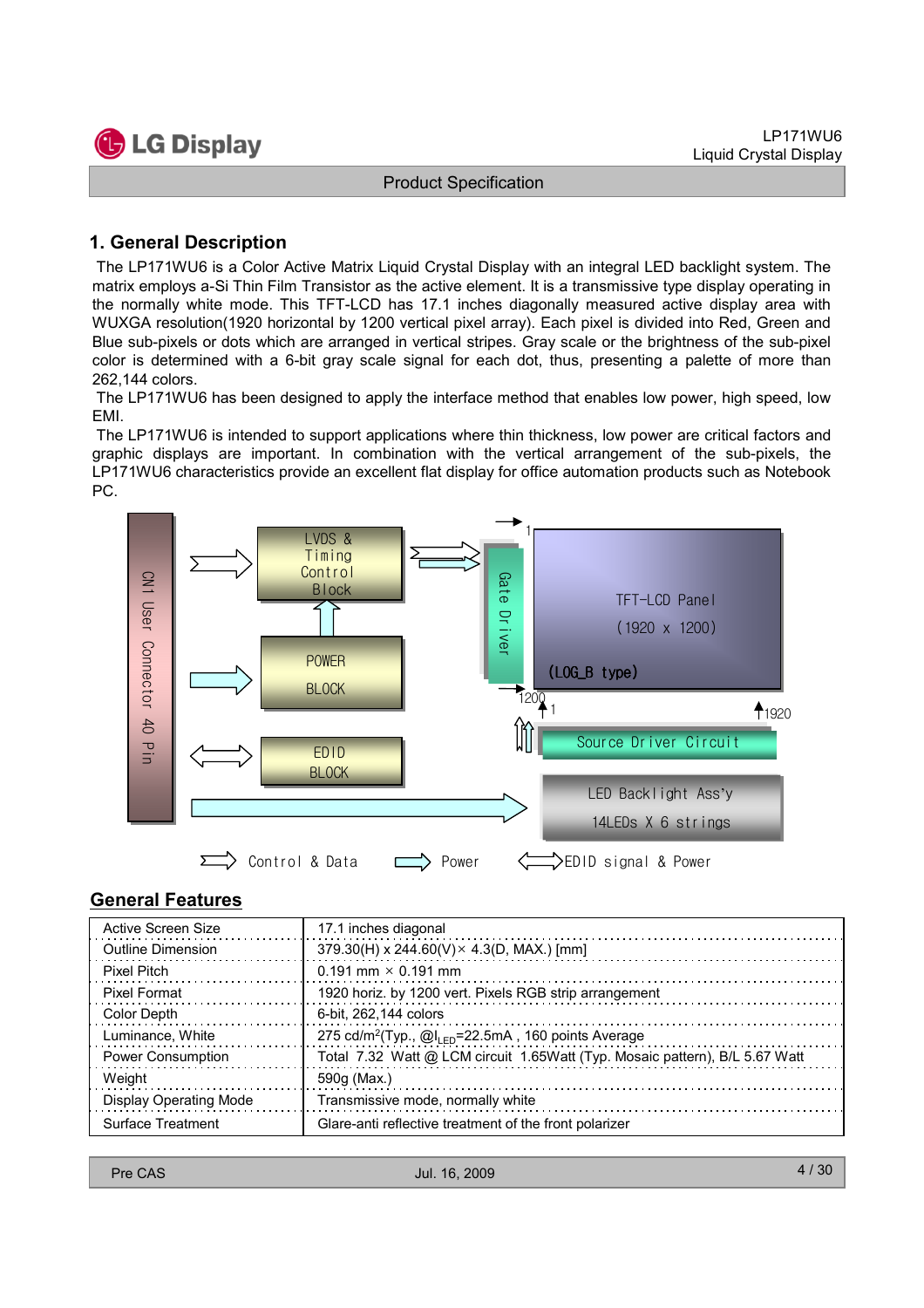

## 2. Absolute Maximum Ratings

The following are maximum values which, if exceeded, may cause faulty operation or damage to the unit.

| Parameter                         | Symbol      |        | Values | Units      | <b>Notes</b>    |  |
|-----------------------------------|-------------|--------|--------|------------|-----------------|--|
|                                   |             | Min    | Max    |            |                 |  |
| Power Input Voltage               | VCC         | $-0.3$ | 4.0    | <b>Vdc</b> | at 25 $\pm$ 5°C |  |
| <b>Operating Temperature</b>      | Тор         |        | 50     | $\circ$    |                 |  |
| Storage Temperature               | <b>H</b> st | $-20$  | 60     |            |                 |  |
| <b>Operating Ambient Humidity</b> | <b>HOP</b>  | 10     | 90     | %RH        |                 |  |
| Storage Humidity                  | <b>H</b> st | 10     | 90     | %RH        |                 |  |

#### Table 1. ABSOLUTE MAXIMUM RATINGS

Note : 1. Temperature and relative humidity range are shown in the figure below. Wet bulb temperature should be 39°C Max, and no condensation of water.



Dry Bulb Temperature [°C]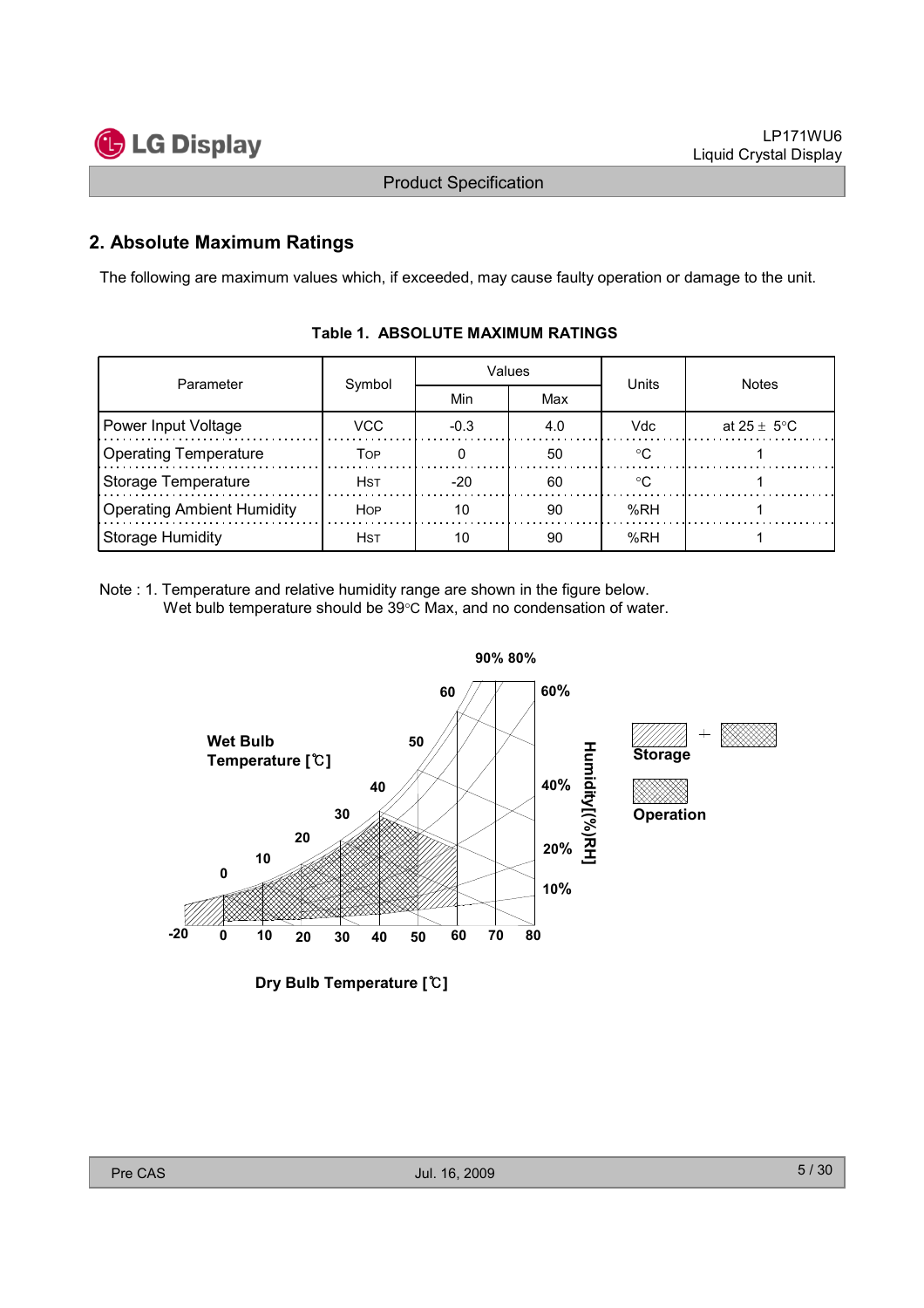

## 3. Electrical Specifications

## 3-1. Electrical Characteristics

The LP171WU6 requires two power inputs. One is employed to power the LCD electronics and to drive the TFT array and liquid crystal. The second input which powers the LED BL.

| Parameter                    | Symbol            |                   | Min    | Typ  | Max  | Unit     | <b>Notes</b> |
|------------------------------|-------------------|-------------------|--------|------|------|----------|--------------|
| MODULE:                      |                   |                   |        |      |      |          |              |
| Power Supply Input Voltage   |                   | <b>VCC</b>        | 3.0    | 3.3  | 3.6  | $V_{DC}$ |              |
| Power Supply Input Current   | $I_{\rm CC}$      | Mosaic            |        | 500  | 550  | mA       |              |
|                              | <b>Black</b>      |                   |        | 630  | 690  | mA       |              |
|                              |                   |                   |        |      |      |          |              |
| Power Consumption            | Рc                |                   |        | 1.65 | 1.82 | Watt     |              |
| Differential Impedance       |                   | Zm                | 90     | 100  | 110  | Ohm      | 2            |
| Inrush Current               |                   | <sup>I</sup> RUSH |        |      | 3    | A        | 3            |
| LED Backlight:               |                   |                   |        |      |      |          |              |
| Operating Current per string | <sup>I</sup> LED. |                   |        | 22.5 |      | mA       | 4            |
| Power Consumption            | $P_{BL}$          |                   |        | 5.67 |      | Watt     | 5            |
| Life Time                    |                   |                   | 10,000 |      |      | Hrs      | 6            |

| <b>Table 2. ELECTRICAL CHARACTERISTICS</b> |  |
|--------------------------------------------|--|
|--------------------------------------------|--|

#### Note)

1. The specified current and power consumption are under the Vcc =  $3.3V$ ,  $25°C$ , fv =  $60Hz$  condition whereas Mosaic pattern is displayed and fv is the frame frequency.



- 2. This impedance value is needed to proper display and measured form LVDS Tx to the mating connector.
- 3. The inrush current is measured under a maximum or minimum Vcc in black pattern.
- 4. The typical operating current is for the typical surface luminance  $(L_{WH})$  in optical characteristics.  $I_{LED}$  is the current of each LEDs' string, LED backlight has 6 strings on it.
- 5. The LED power consumption shown above does not include power of external LED driver circuit for typical current condition.
- 6. The life time is determined as the time at which brightness of LED is 50% compare to that of initial value at the typical LED current.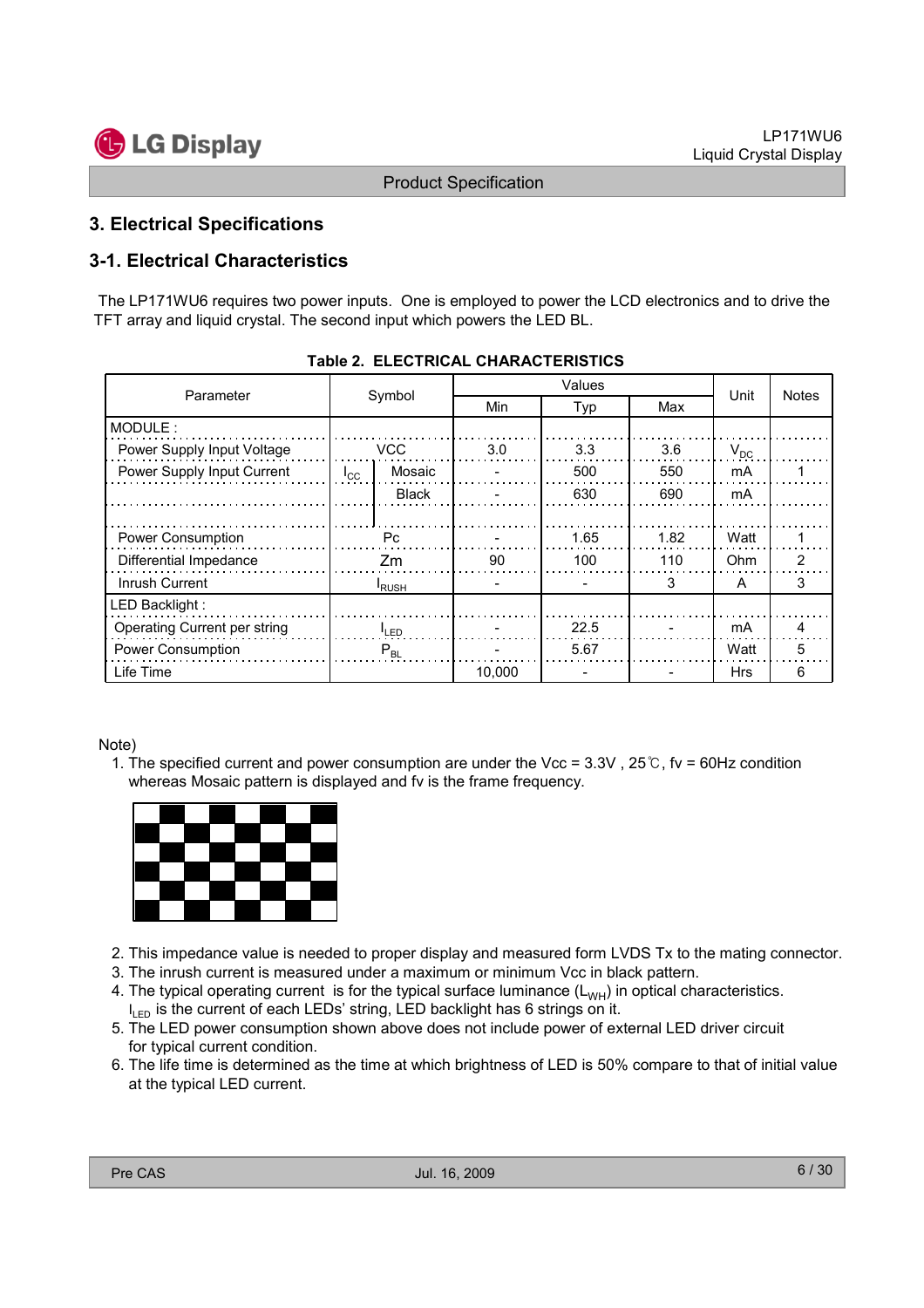



#### 3-2. Interface Connections

This LCD employs two interface connections, a 40 pin connector is used for the module electronics interface and the other connector is used for the integral backlight system. The electronics interface connector is a model 20474-040E-12 manufactured by I-PEX.

#### Table 3. MODULE CONNECTOR PIN CONFIGURATION (CN1)

| Pin                      | Symbol      | Description                           | Notes                                        |
|--------------------------|-------------|---------------------------------------|----------------------------------------------|
| 1                        | GND         | Ground                                | [LVDS Receiver]                              |
| 2                        | <b>VCC</b>  | Power Supply, 3.3V Typ.               | Siliconworks, Rumex                          |
| 3                        | <b>VCC</b>  | Power Supply, 3.3V Typ.               | [Connector]                                  |
|                          | V EEDID     | DDC 3.3V power                        | 20474-040Ē-12(I-PEX), 40pin                  |
| 5                        | VCC         | Power Supply, 3.3V Typ.               | [Connector pin arrangement]<br>LCD rear view |
| 6                        | CIK EEDID   | DDC Clock                             |                                              |
| 7                        | DATA EEDID  | DDC Data                              |                                              |
| 8                        | RA1-        | Negative LVDS differential data input | 40                                           |
| 9                        | <b>RA1+</b> | Positive LVDS differential data input |                                              |
| 10                       | GND         | Ground                                |                                              |
| 11                       | RB1-        | Negative LVDS differential data input |                                              |
| 12                       | RB1+        | Positive LVDS differential data input |                                              |
| 13                       | GND         | Ground                                |                                              |
| 14                       | $RC1-$      | Negative LVDS differential data input |                                              |
| 15                       | $RC1+$      | Positive LVDS differential data input |                                              |
| 16                       | GND         | Ground                                |                                              |
| 17                       | RCLK1-      | Negative LVDS differential data input |                                              |
| 18                       | RCLK1+      | Positive LVDS differential data input |                                              |
| $\sim$<br>19             | GND         | Ground                                |                                              |
| 20                       | RA2-        | Negative LVDS differential data inpu  |                                              |
| 21                       | RA2+        | Positive LVDS differential data input |                                              |
| 22                       | GND         | Ground                                |                                              |
| 23                       | RB2-        | Negative LVDS differential data input |                                              |
| 24                       | RB2+        | Positive LVDS differential data input |                                              |
| 25                       | GND         | Ground                                |                                              |
| 26                       | $RC2-$      | Negative LVDS differential data input |                                              |
| $\sim$<br>27<br>$\cdots$ | RC2+        | Positive LVDS differential data input |                                              |
| 28                       | GND         | Ground                                |                                              |
| 29                       | RCLK2-      | Negative LVDS differential data input |                                              |
| 30                       | RCLK2+      | Positive LVDS differential data input |                                              |
| 31                       | Vdc1        | LED Cathode (Negative)                |                                              |
| 32                       | Vdc2        | LED Cathode (Negative)                |                                              |
| 33                       | Vdc3        | LED Cathode (Negative)                |                                              |
| 34                       | Vdc4        | LED Cathode (Negative)                |                                              |
| $\frac{35}{11}$          | Vdc5        | LED Cathode (Negative)                |                                              |
| 36                       | Vdc6        | LED Cathode (Negative)                |                                              |
| 37                       | <b>NC</b>   | No Connection                         |                                              |
| 38                       | Vdc(123456) | LED Anode (Positive)                  |                                              |
| 39                       | Vdc(123456) | LED Anode (Positive)                  |                                              |
| 40                       | Vdc(123456) | LED Anode (Positive)                  |                                              |

Pre CAS 7/30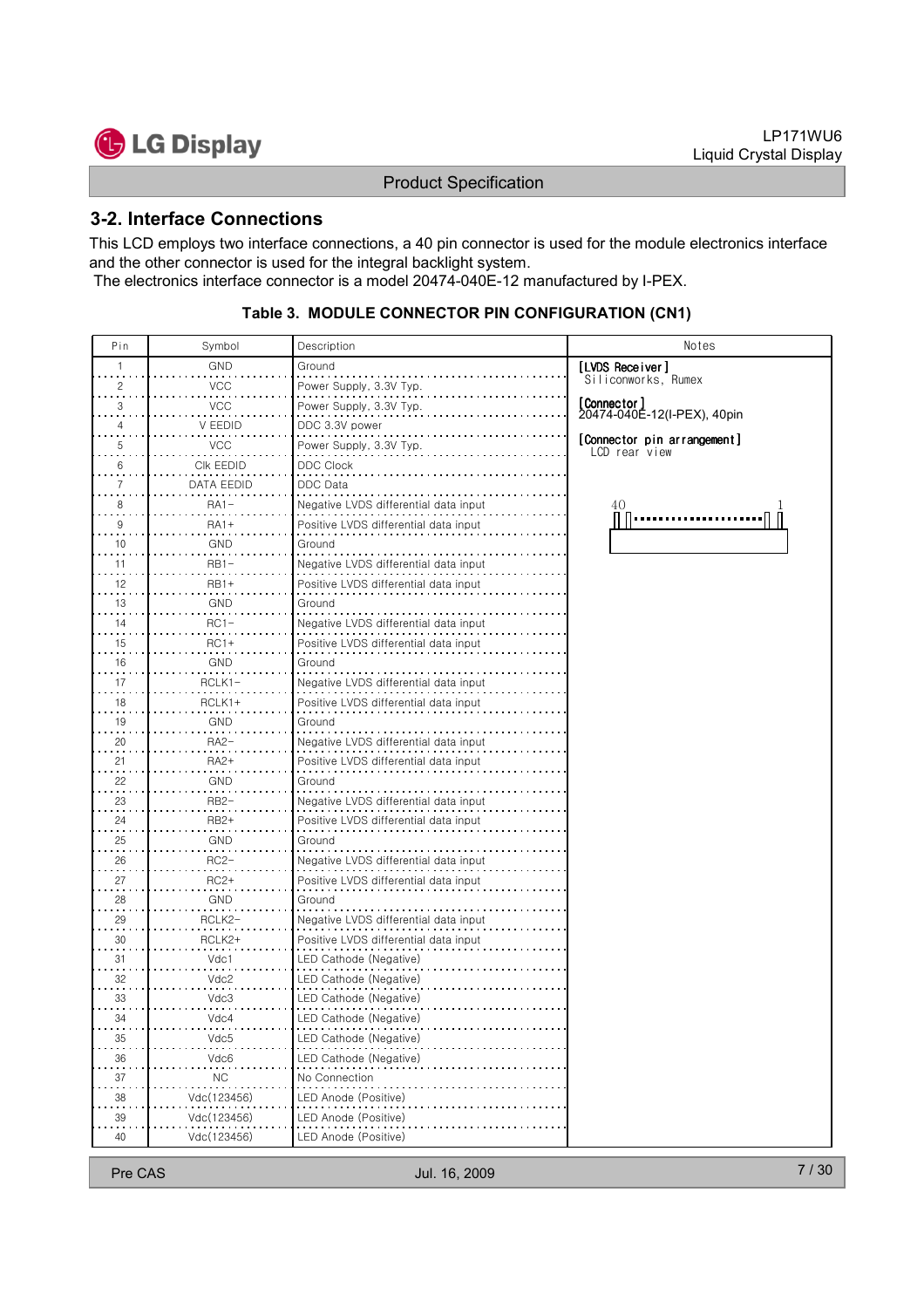

## Table 4. BACKLIGHT CONNECTOR PIN CONFIGURATION (CN2)

The LED backlight connector is a model TF12-9S-0.5H, manufactured by Hirose.

| Pin | Symbol           | Description            | <b>Notes</b> |
|-----|------------------|------------------------|--------------|
|     | Vdc(1,2,3,4,5,6) | LED Anode(Positive)    |              |
| 2   | Vdc(1,2,3,4,5,6) | LED Anode (Positive)   |              |
| 3   | <b>NC</b>        | No Connection          |              |
| 4   | Vdc1             | LED Cathode (Negative) |              |
| 5   | Vdc5             | LED Cathode (Negative) |              |
| 6   | Vdc3             | LED Cathode (Negative) |              |
|     | Vdc4             | LED Cathode (Negative) |              |
| 8   | Vdc5             | LED Cathode (Negative) |              |
| 9   | Vdc6             | LED Cathode (Negative) |              |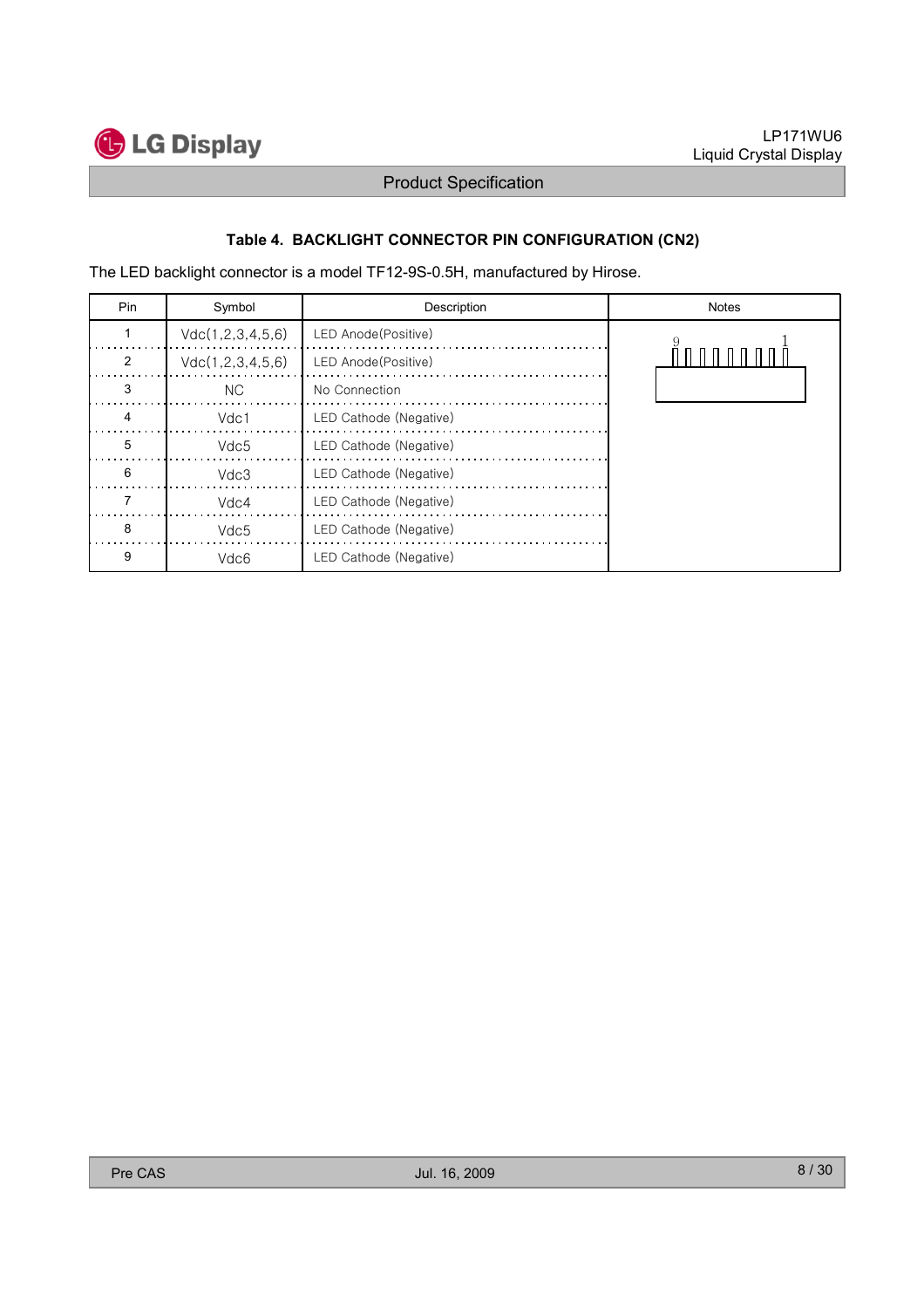



## 3-3. LVDS Signal Timing Specifications

## 3-3-1. DC Specification



| <b>Description</b>               | Symb<br>οl          | Min | Max | Unit | <b>Notes</b>             |
|----------------------------------|---------------------|-----|-----|------|--------------------------|
| <b>LVDS Differential Voltage</b> | $ V_{ID} $          | 100 | 600 | mV   | $\overline{\phantom{0}}$ |
| LVDS Common mode Voltage         | $\rm V^{}_{\rm CM}$ | 0.6 | 1.8 |      | -                        |
| LVDS Input Voltage Range         | $V_{IN}$            | 0.3 | 2.1 |      | $\overline{\phantom{0}}$ |

## 3-3-2. AC Specification

| $\mathsf{T}_{\mathsf{clk}}$<br><b>LVDS Clock</b><br><b>LVDS Data</b><br>$t_{SKEW}$ ( $F_{clk}$ = 1/ $T_{clk}$ )<br>$\blacktriangleright$<br>1) 85MHz > Fclk $\geq$ 65MHz : -400 ~ +400<br>2) 65MHz > Fclk $\geq$ 25MHz : -600 $\sim$ +600<br>t <sub>skew</sub> |                      |        |        |                             |                              |  |  |
|----------------------------------------------------------------------------------------------------------------------------------------------------------------------------------------------------------------------------------------------------------------|----------------------|--------|--------|-----------------------------|------------------------------|--|--|
| <b>Description</b>                                                                                                                                                                                                                                             | Symbol               | Min    | Max    | Unit                        | <b>Notes</b>                 |  |  |
| LVDS Clock to Data Skew Margin                                                                                                                                                                                                                                 | t <sub>SKEW</sub>    | - 400  | $+400$ | ps                          | 85MHz > Fclk $\geq$<br>65MHz |  |  |
|                                                                                                                                                                                                                                                                | t <sub>SKEW</sub>    | $-600$ | $+600$ | ps                          | 65MHz > Fclk $\geq$<br>25MHz |  |  |
| LVDS Clock to Clock Skew Margin (Even<br>to Odd)                                                                                                                                                                                                               | <sup>L</sup> SKEW EO | $-1/7$ | $+1/7$ | $\mathsf{T}_{\mathsf{clk}}$ |                              |  |  |
| Maximum deviation<br>of input clock frequency during SSC                                                                                                                                                                                                       | $F_{DEV}$            |        | ± 3    | $\%$                        |                              |  |  |
| Maximum modulation frequency<br>of input clock during SSC                                                                                                                                                                                                      | $F_{MOD}$            |        | 200    | <b>KHz</b>                  |                              |  |  |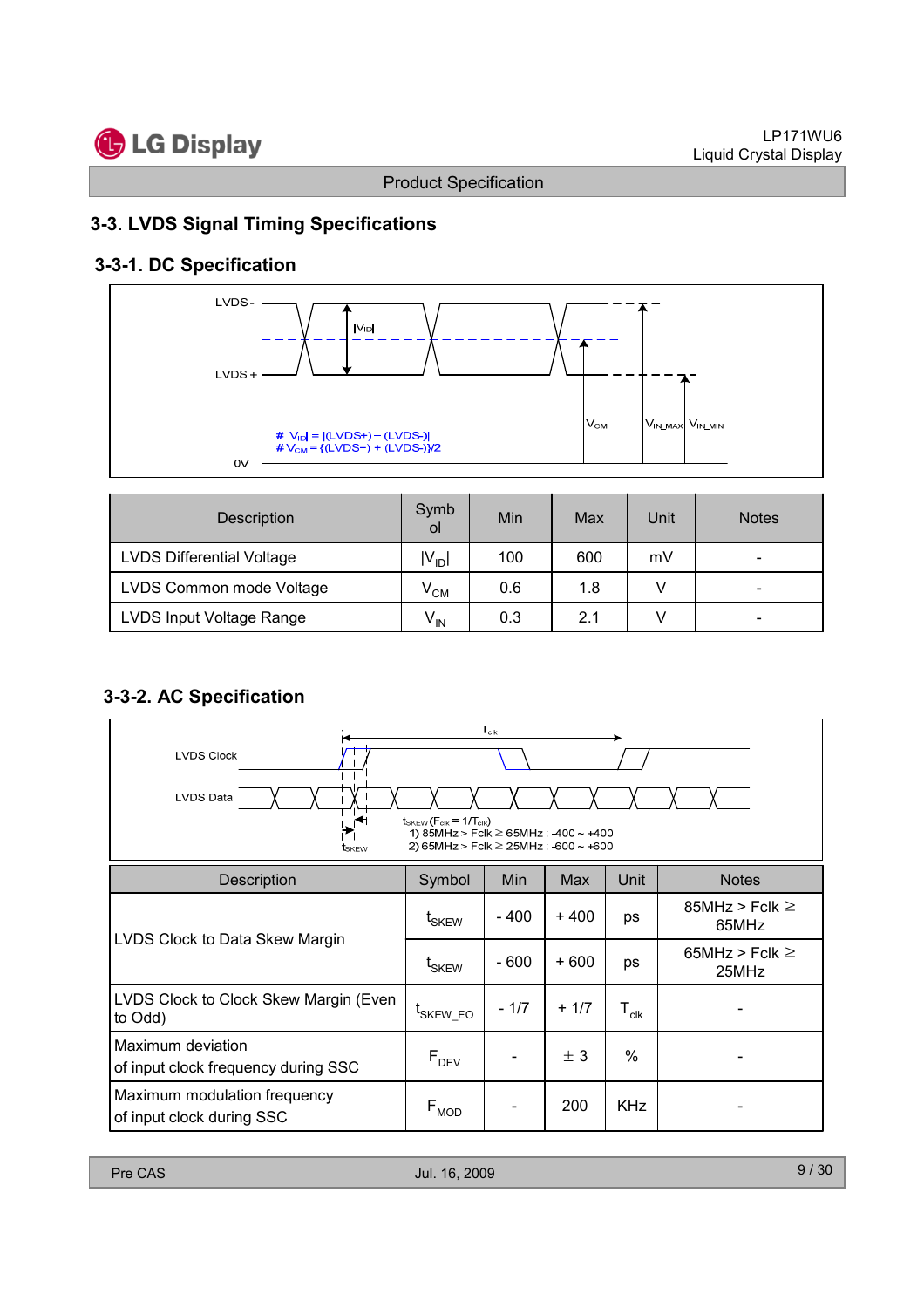# **G** LG Display

LP171WU6 Liquid Crystal Display



< Clock skew margin between channel >



< Spread Spectrum >





< LVDS Data Format >

Pre CAS 10/30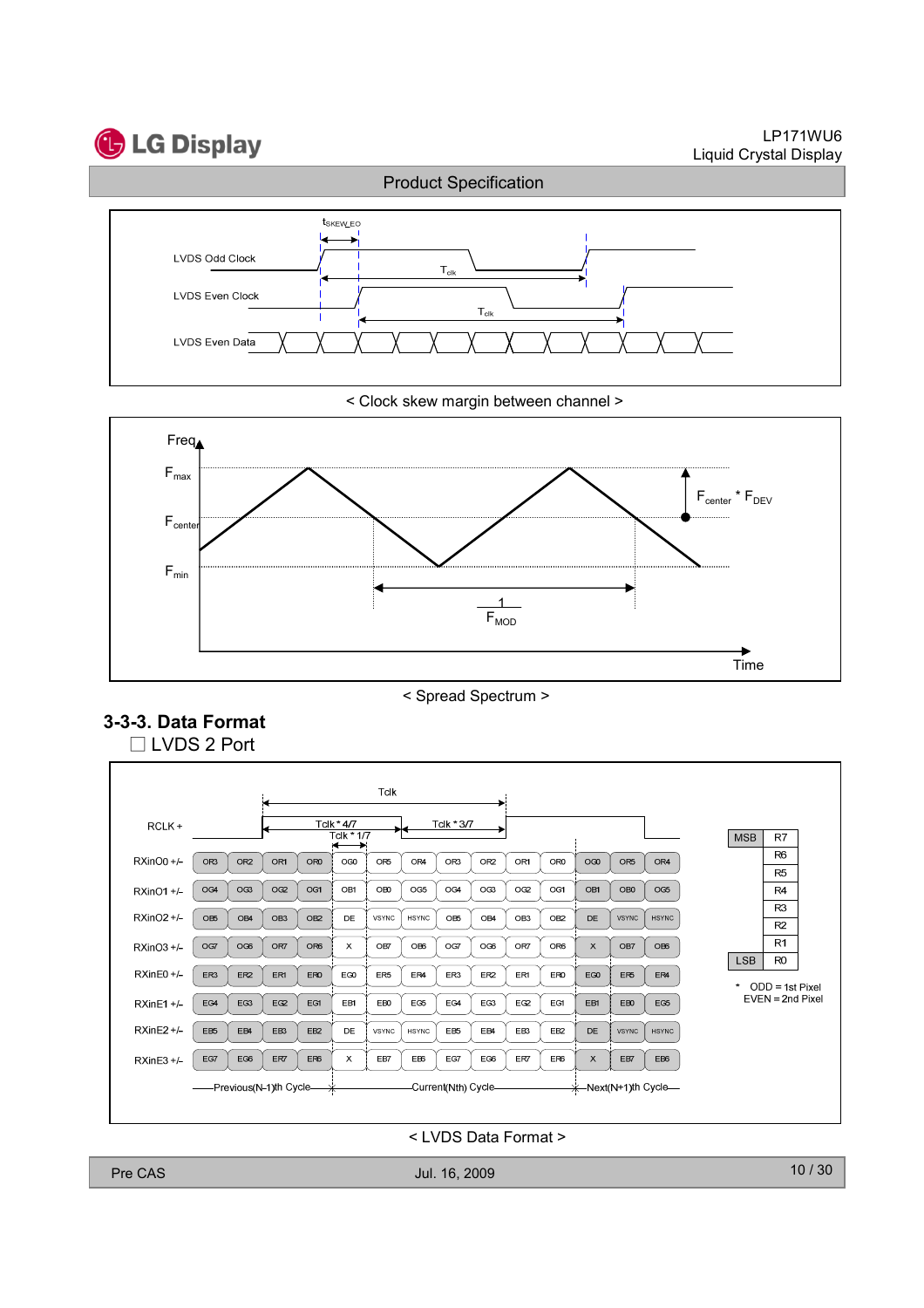

## 3-4. Signal Timing Specifications

This is the signal timing required at the input of the User connector. All of the interface signal timing should be satisfied with the following specifications and specifications of LVDS Tx/Rx for its proper operation.

| <b>I TEM</b>   | Symbol                    |                  | Min.                         | Typ.          | Max.                         | Unit | Note |
|----------------|---------------------------|------------------|------------------------------|---------------|------------------------------|------|------|
| <b>DCLK</b>    | Frequency                 | $f_{CLK}$        | $\qquad \qquad \blacksquare$ | 154           | $\qquad \qquad \blacksquare$ | MHz  |      |
| Hsync          | Active                    | $tw_{HA}$        | 1920                         | 1920          | 1920                         |      |      |
|                | Per iod                   | $t_{HP}$         | 2080                         | 2080          | 2144                         | tCLK |      |
|                | Width-Active              | $t_{\rm WH}$     | 32                           | 32            | 32                           |      |      |
| Vsync          | Active                    | tw <sub>VA</sub> | 1200                         | 1200          | 1200                         |      |      |
|                | Per iod                   | $t_{VP}$         | 1213                         | 1235          | 1278                         | tHP  |      |
|                | Width-Active              | $t_{\text{WV}}$  | 6                            | $6\,$         | 6                            |      |      |
| Data<br>Enable | Horizontal back<br>porch  | t <sub>HBP</sub> | 80                           | 80            | 112                          |      |      |
|                | Horizontal front<br>porch | $t_{HFP}$        | 48                           | 48            | 80                           | tCLK |      |
|                | Vertical back<br>porch    | $t_{VBP}$        | 6                            | 26            | 48                           |      |      |
|                | Vertical front<br>porch   | $t_{VFP}$        | 1                            | $\mathcal{S}$ | 24                           | tHP  |      |

#### Table 5. TIMING TABLE

## **3-5. Signal Timing Waveforms** Condition :  $V_{cc}$  =3.3V

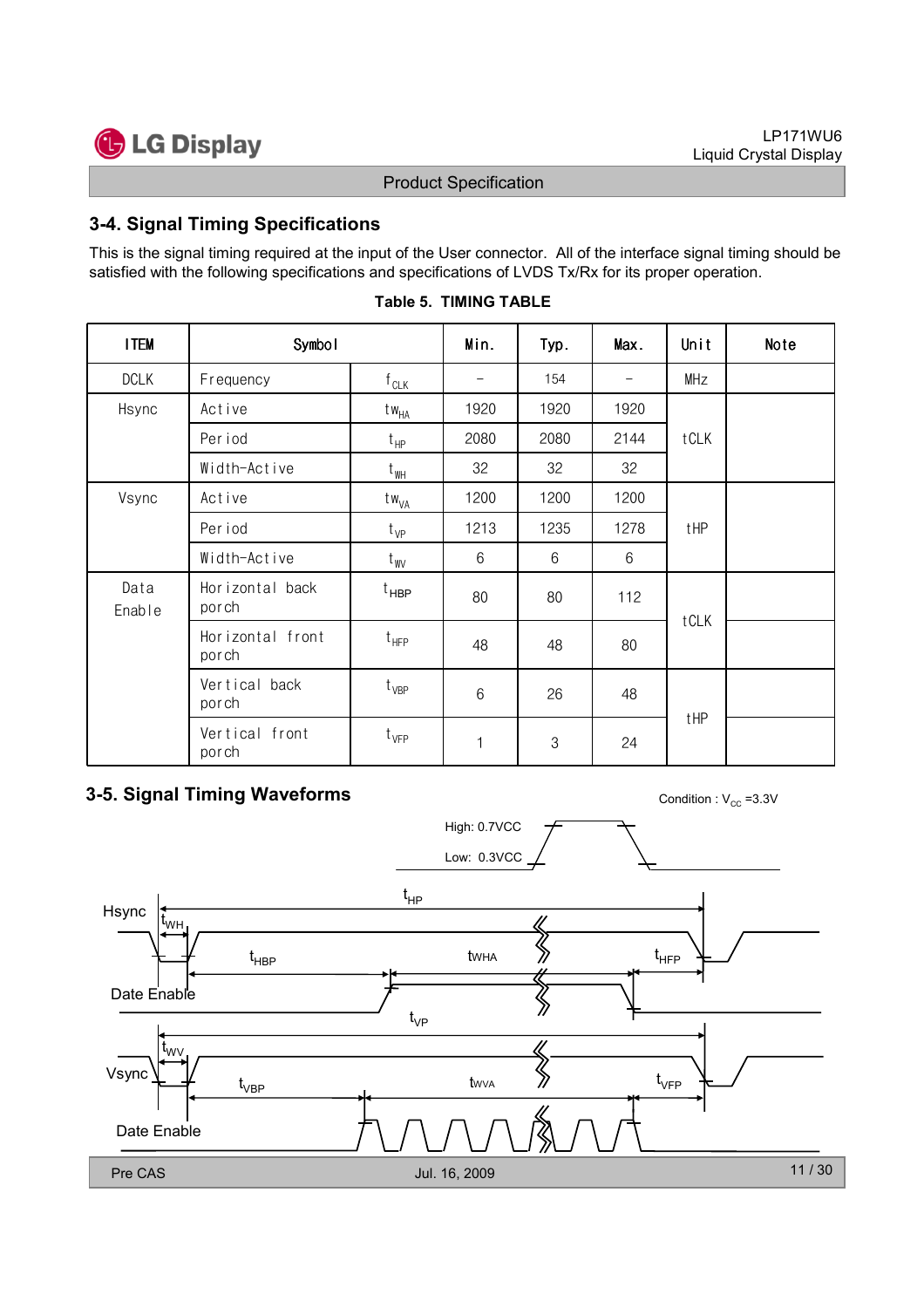

## 3-6. Color Input Data Reference

The brightness of each primary color (red,green and blue) is based on the 6-bit gray scale data input for the color ; the higher the binary input, the brighter the color. The table below provides a reference for color versus data input.

|              | Input Color Data  |              |                |                |                |                     |                |                |              |                |                |              |                 |              |           |             |             |             |             |
|--------------|-------------------|--------------|----------------|----------------|----------------|---------------------|----------------|----------------|--------------|----------------|----------------|--------------|-----------------|--------------|-----------|-------------|-------------|-------------|-------------|
|              | Color             |              |                | <b>RED</b>     |                |                     |                | <b>GREEN</b>   |              |                |                | <b>BLUE</b>  |                 |              |           |             |             |             |             |
|              |                   | <b>MSB</b>   |                |                |                |                     |                | LSB   MSB      |              |                |                |              | <b>LSB</b>      | <b>MSB</b>   |           |             |             |             | <b>LSB</b>  |
|              |                   | <b>R5</b>    | R <sub>4</sub> | R <sub>3</sub> | R <sub>2</sub> | <b>R1</b>           | R <sub>0</sub> | G <sub>5</sub> | G 4          | G <sub>3</sub> | G <sub>2</sub> | G 1          | G <sub>0</sub>  | <b>B</b> 5   | <b>B4</b> | <b>B3</b>   | <b>B2</b>   | <b>B</b> 1  | <b>B</b> 0  |
|              | <b>Black</b>      | 0            | 0              | $\pmb{0}$      | 0              | $\pmb{0}$           | $\mathbf 0$    | 0              | 0            | 0              | 0              | 0            | 0               | $\mathbf 0$  | 0         | 0           | 0           | $\pmb{0}$   | $\mathbf 0$ |
|              | Red               | $\mathbf{1}$ | 1              | 1              | 1              | 1                   | 1              | $\mathbf 0$    | 0            | 0              | 0              | 0            | 0               | $\mathbf 0$  | 0         | 0           | 0           | 0           | 0           |
|              | Green             | 0            | $\mathbf 0$    | 0              | 0              | 0                   | 0              | $\mathbf{1}$   | 1            | $\mathbf{1}$   | 1              | 1            | 1               | $\Omega$     | 0         | 0           | 0           | 0           | 0           |
| Basic        | Blue              | 0            | 0              | 0              | 0              | 0                   | $\overline{0}$ | l O            | 0            | 0              | 0              | 0            | 0               | $\mathbf 1$  | 1         | 1           | 1           | 1           | 1           |
| Color        | Cyan              | 0            | 0              | 0              | 0              | 0                   | 0              | $\mathbf{1}$   | 1            | 1              | 1              | 1            | 1               | 1            | 1         | 1           |             | 1           |             |
|              | Magenta           | $\mathbf{1}$ | 1              | 1              | 1              | $\mathbf{1}$        | 1              | $\Omega$       | 0            | 0              | 0              | 0            | 0               | 1            | 1         | 1           |             | 1           |             |
|              | Yellow            | $\mathbf{1}$ | 1              | 1              | 1              | $\mathbf{1}$        |                | 111            | $\mathbf{1}$ | $\mathbf{1}$   | $\mathbf{1}$   | 1            | 1               | $\mathbf 0$  | 0         | 0           | 0           | 0           | 0           |
|              | White             | 1            | 1              | 1              | 1              | $\mathbf{1}$        |                | 1   1          | 1            | 1              | 1              | 1            | 1               | $\mathbf{1}$ | 1         | 1           | 1           | 1           | 1           |
|              | <b>RED (00)</b>   | $\pmb{0}$    | 0              | 0              | 0              | $\pmb{0}$           |                | 010            | 0            | 0              | 0              | 0            | 0               | I٥           | 0         | 0           | 0           | $\pmb{0}$   | $\mathbf 0$ |
|              | <b>RED (01)</b>   | 0            | $\mathbf 0$    | 0              | 0              | 0                   | 1 <sup>1</sup> | $\Omega$       | 0            | $\Omega$       | $\mathbf 0$    | $\mathbf 0$  | 0               | $\Omega$     | 0         | $\mathbf 0$ | 0           | 0           | $\Omega$    |
| <b>RED</b>   |                   |              |                |                |                |                     |                |                |              |                |                |              |                 |              |           |             |             |             |             |
|              | <b>RED (62)</b>   | 1            | 1              | 1              |                | 1                   | 0              | 0              | 0            | 0              | 0              | 0            | 0               | 0            | 0         | 0           | 0           | 0           | 0           |
|              | <b>RED (63)</b>   | $\mathbf{1}$ | $\mathbf{1}$   | 1              | 1              | $\mathbf{1}$        |                | 110            | 0            | 0              | 0              | $\mathbf{0}$ | 0 <sup>10</sup> |              | 0         | $\Omega$    | $\mathbf 0$ | 0           | 0           |
|              | <b>GREEN (00)</b> | 0            | 0              | 0              | 0              | $\mathsf 0$         |                | 0 0            | 0            | $\pmb{0}$      | $\pmb{0}$      | 0            | 0               | I٥           | 0         | 0           | 0           | $\pmb{0}$   | 0           |
|              | <b>GREEN (01)</b> | 0            | 0              | 0              | 0              | 0                   | 0              | 0              | 0            | 0              | $\pmb{0}$      | 0            | 1               | $\mathbf 0$  | 0         | 0           | 0           | 0           | $\mathbf 0$ |
| <b>GREEN</b> |                   |              |                |                |                |                     |                |                |              |                |                |              |                 |              |           |             |             |             |             |
|              | <b>GREEN (62)</b> | 0            | 0              | 0              | 0              | 0                   | 0              | $\mathbf 1$    | 1            |                | 1              | 1            | 0               | 0            | 0         | 0           | 0           | $\pmb{0}$   | 0           |
|              | GREEN (63)        | 0            | 0              | $\pmb{0}$      | 0              | $\mathsf{O}\xspace$ | $\overline{0}$ | $\mathbf{1}$   | 1            | $\mathbf{1}$   | 1              | 1            | 1               | $\mathbf 0$  | $\pmb{0}$ | 0           | 0           | $\mathbf 0$ | 0           |
|              | <b>BLUE (00)</b>  | 0            | 0              | $\pmb{0}$      | 0              | $\mathsf{O}\xspace$ |                | 0 0            | 0            | $\pmb{0}$      | $\pmb{0}$      | 0            | 0               | I٥           | 0         | 0           | 0           | $\pmb{0}$   | $\pmb{0}$   |
|              | <b>BLUE (01)</b>  | 0            | $\mathbf 0$    | 0              | 0              | 0                   | $\mathbf 0$    | $\Omega$       | 0            | 0              | 0              | $\mathbf 0$  | 0               | ۱o           | 0         | $\mathbf 0$ | 0           | $\pmb{0}$   | 1           |
| <b>BLUE</b>  |                   |              |                |                |                |                     |                |                |              |                |                |              |                 |              |           |             |             |             |             |
|              | <b>BLUE (62)</b>  | 0            | 0              | 0              | 0              | 0                   |                | 010            | 0            | 0              | 0              | 0            | 0               | -1           | 1         |             |             | 1           | 0           |
|              | <b>BLUE (63)</b>  | $\Omega$     | 0              | 0              | 0              | $\mathsf{O}\xspace$ |                | 010            | 0            | 0              | 0              | 0            | 0               | l 1          | 1         | 1           | 1           | 1           | 1           |

Table 6. COLOR DATA REFERENCE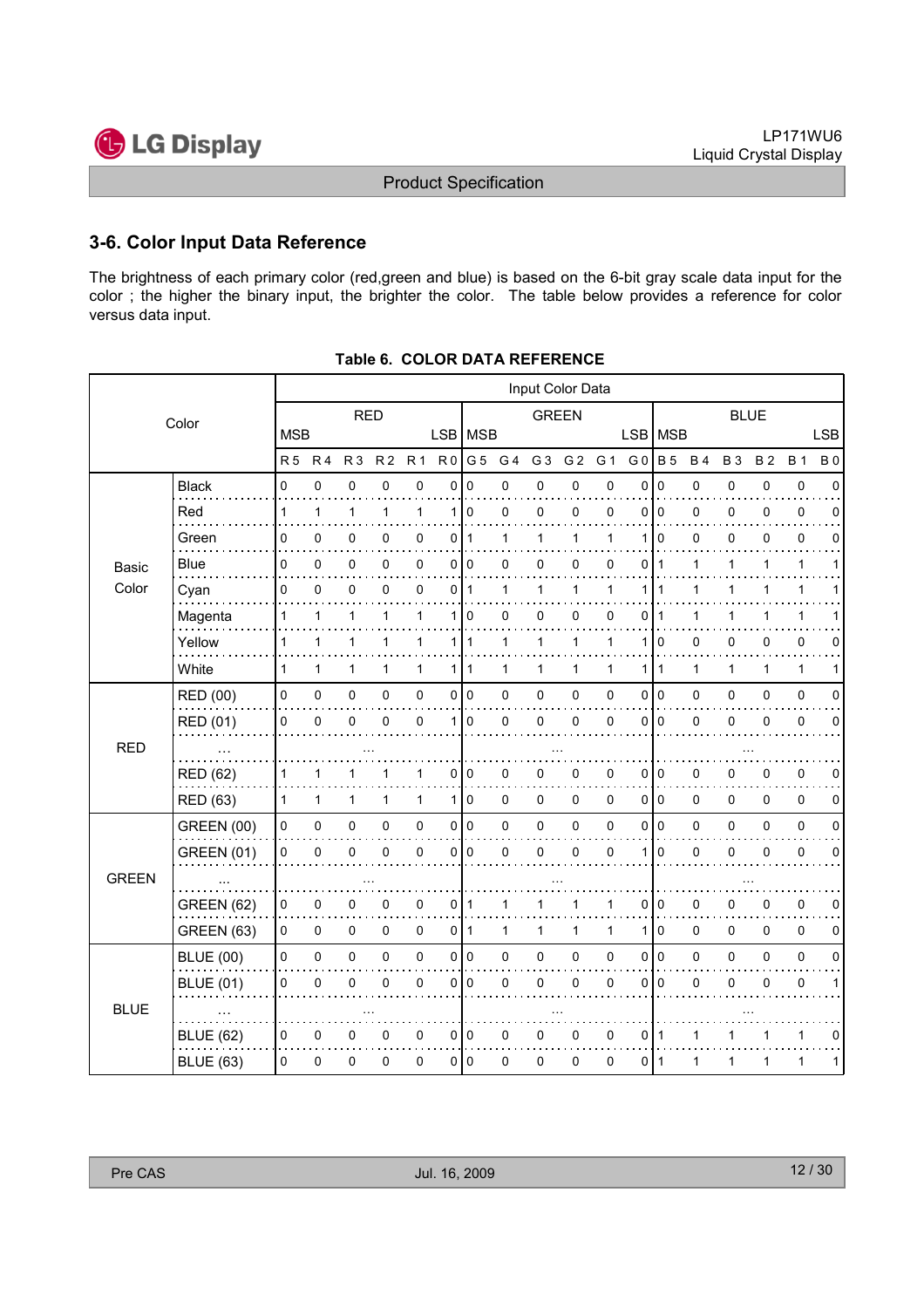

## 3-7. Power Sequence



#### Table 7. POWER SEQUENCE TABLE

| Parameter      |      | Value |      | Units |
|----------------|------|-------|------|-------|
|                | Min. | Typ.  | Max. |       |
| T <sub>1</sub> |      |       | 10   | (ms)  |
| T <sub>2</sub> | 0    |       | 50   | (ms)  |
| $T_3$          | 200  |       |      | (ms)  |
| T <sub>4</sub> | 200  |       |      | (ms)  |
| $T_5$          | 0    |       | 50   | (ms)  |
| $T_6$          | 0    |       | 10   | (ms)  |
| T <sub>7</sub> | 400  |       |      | (ms)  |

#### Note)

- 1. Valid Data is Data to meet "3-3. LVDS Signal Timing Specifications"
- 2. Please avoid floating state of interface signal at invalid period.
- 3. When the interface signal is invalid, be sure to pull down the power supply for LCD VCC to 0V.
- 4. Lamp power must be turn on after power supply for LCD and interface signal are valid.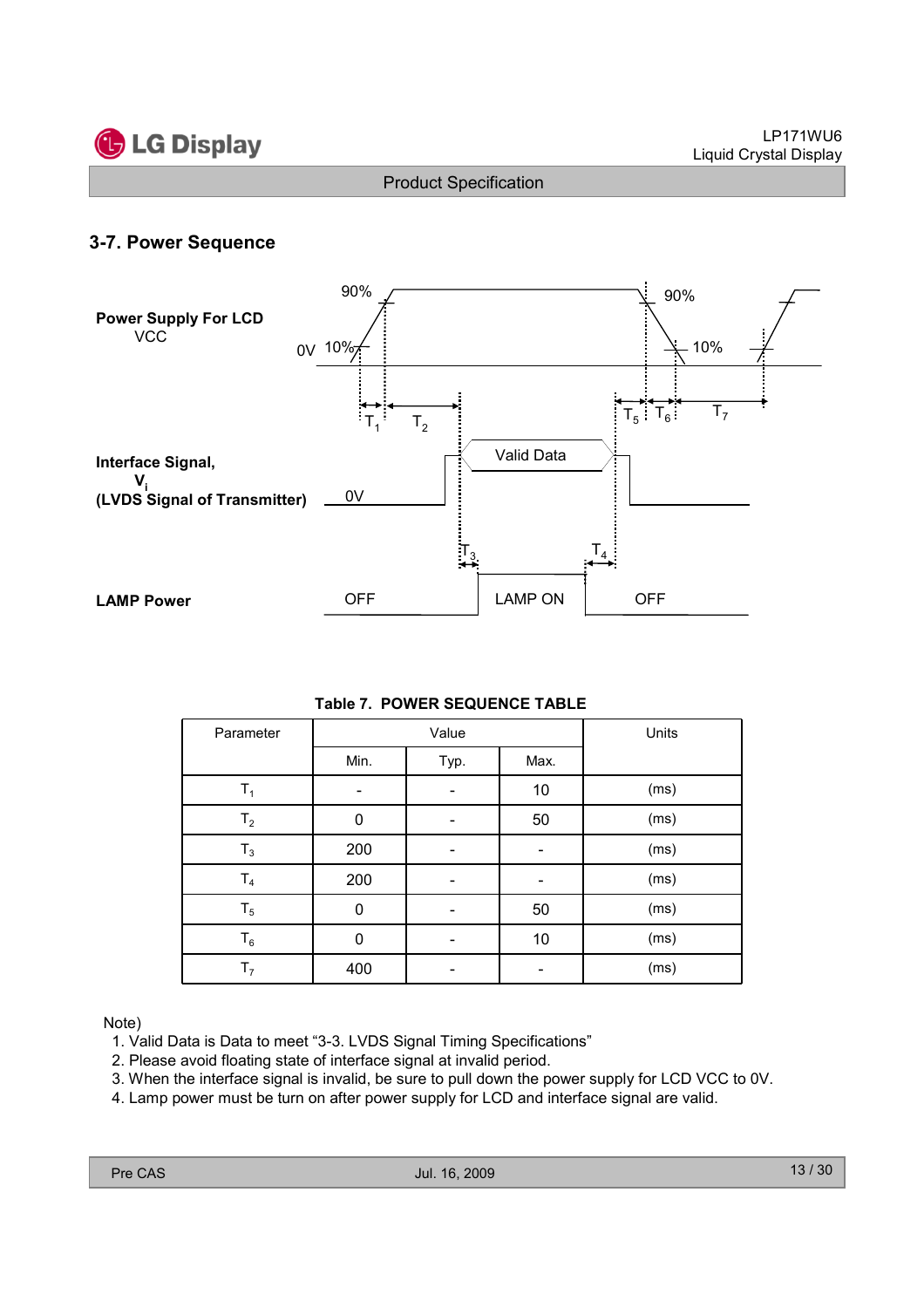

## 4. Optical Specification

Optical characteristics are determined after the unit has been 'ON' and stable for approximately 20 minutes in a dark environment at 25°C. The values specified are at an approximate distance 50cm from the LCD surface at a viewing angle of  $\Phi$  and  $\Theta$  equal to 0°.

FIG. 1 presents additional information concerning the measurement equipment and method.



#### FIG. 1 Optical Characteristic Measurement Equipment and Method

Table 8. OPTICAL CHARACTERISTICS  $T_{\text{a}=25\degree C, \text{VCC}=3.3\text{V}, \text{f}\text{v}=60\text{Hz}, \text{f}_{\text{C1 K}}=154\text{MHz}, \text{ILED} = 22.5\text{mA}$ 

|                                                     |                                                   |                  |                                    |          | Values |            |                   |       |  |
|-----------------------------------------------------|---------------------------------------------------|------------------|------------------------------------|----------|--------|------------|-------------------|-------|--|
|                                                     | Parameter                                         | Symbol           | Condition                          | Min      | Typ    | Max        | Units             | Notes |  |
|                                                     | Average Luminance                                 | $L_{AVE}$        | 160 Points<br>$(1_{LED} = 22.5mA)$ | 235      | 275    |            | cd/m <sup>2</sup> | Fig 2 |  |
| Luminance variation                                 |                                                   | $\%$             | 160 points                         | 60       | 70     |            |                   | Fig 2 |  |
|                                                     | C/R                                               |                  | Center 1 Point                     | 600      | 800    |            |                   |       |  |
|                                                     | Response time                                     | $Tr_R$ + $Tr_D$  |                                    |          | 16     | 25         | ms                | Fig 3 |  |
|                                                     | Horizontal                                        | $\Theta$         | $\phi$ x(Left, Right)              | $\pm 65$ | ±70    |            |                   |       |  |
| Viewing<br>angle                                    | Vertical                                          | $\Theta$         | $\phi$ yu(Up)                      | 50       | 60     |            | $\circ$           | Fig 4 |  |
|                                                     |                                                   | $\Theta$         | $\phi$ yd(Down)<br>50<br>60        |          |        |            |                   |       |  |
| Worst neighbor<br>Brightness uniformity             |                                                   | $\%$             |                                    | 80       |        |            |                   |       |  |
|                                                     | White chromaticity<br>deviation<br>(W.R.T center) |                  | d u'v'                             |          |        | <b>TBD</b> |                   |       |  |
| White chromaticity<br>deviation<br>(Over panel)     |                                                   |                  | d u'v'                             |          |        | <b>TBD</b> |                   |       |  |
| White chromaticity<br>deviation<br>(Worst neighbor) |                                                   |                  | d u'v'                             |          |        | <b>TBD</b> |                   |       |  |
| Cross Talk                                          |                                                   | $D_{\text{SHA}}$ |                                    |          |        | 4.0        | $\%$              | Fig 5 |  |
|                                                     | Gray Scale                                        |                  |                                    |          |        |            |                   |       |  |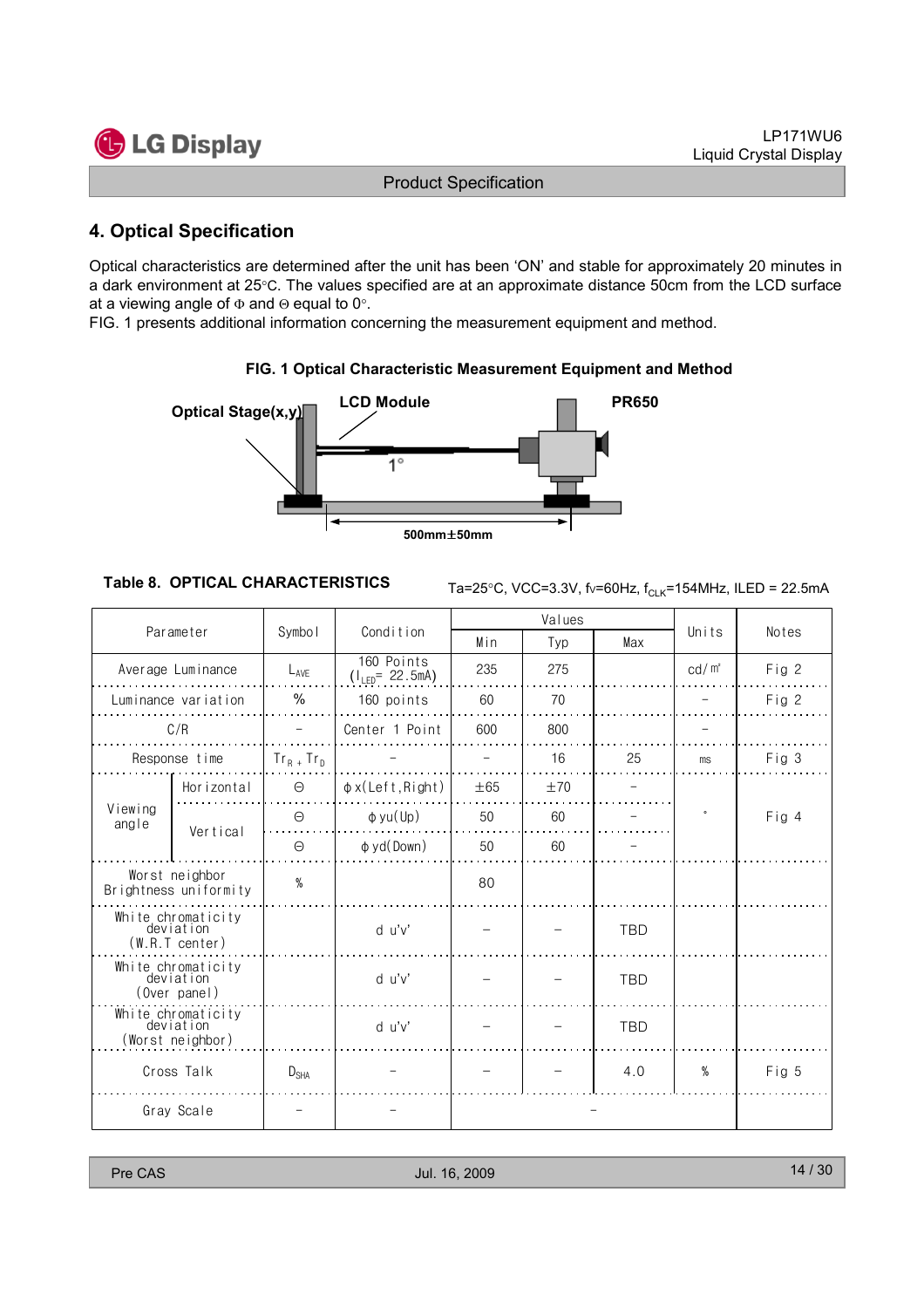

#### Table 9. RGB Color Chromaticity

|      | White |       |            | Red |            | Green      | Blue       |            |  |
|------|-------|-------|------------|-----|------------|------------|------------|------------|--|
|      | Wx    | Wy    | Rx         | Ry  | Gx         | Gу         | Bx         | By         |  |
| Max. | 0.343 | 0.359 | TBD        | TBD | TBD        | <b>TBD</b> | TBD        | <b>TBD</b> |  |
| Typ. | 0.313 | 0.329 | TBD        | TBD | <b>TBD</b> | <b>TBD</b> | <b>TBD</b> | TBD        |  |
| Min. | 0.283 | 0.299 | <b>TBD</b> | TBD | TBD        | <b>TBD</b> | TBD        | <b>TBD</b> |  |

Notes)

1. Contrast Ratio(CR) is defined mathematically as

Surface Luminance with all white pixels

Contrast Ratio =

Surface Luminance with all black pixels

- 2. Response time is the time required for the display to transition from white to black (rise time,  $Tr_R$ ) and from black to white(Decay Time,  $Tr_D$ ). For additional information see FIG 3.
- 3. Viewing angle is the angle at which the contrast ratio is greater than 10. The angles are determined for the horizontal or x axis and the vertical or y axis with respect to the z axis which is normal to the LCD surface. For more information see FIG 4.

| 4. Gray scale specification | * $f_{v}$ =60Hz |
|-----------------------------|-----------------|
|-----------------------------|-----------------|

| <b>Gray Level</b> | Luminance [%] (Typ)         |
|-------------------|-----------------------------|
| L0                | 0.00                        |
| <u> 17</u>        | 0.80                        |
| L <sub>15</sub>   | 4.25                        |
| L23               | 10.9                        |
| $\pm$ 31          | $\ldots \ldots \ldots 21.0$ |
| L <sub>39</sub>   | - 34.8                      |
| L47               | 52.5                        |
| L <sub>55</sub>   | 74.2                        |
| l 63              |                             |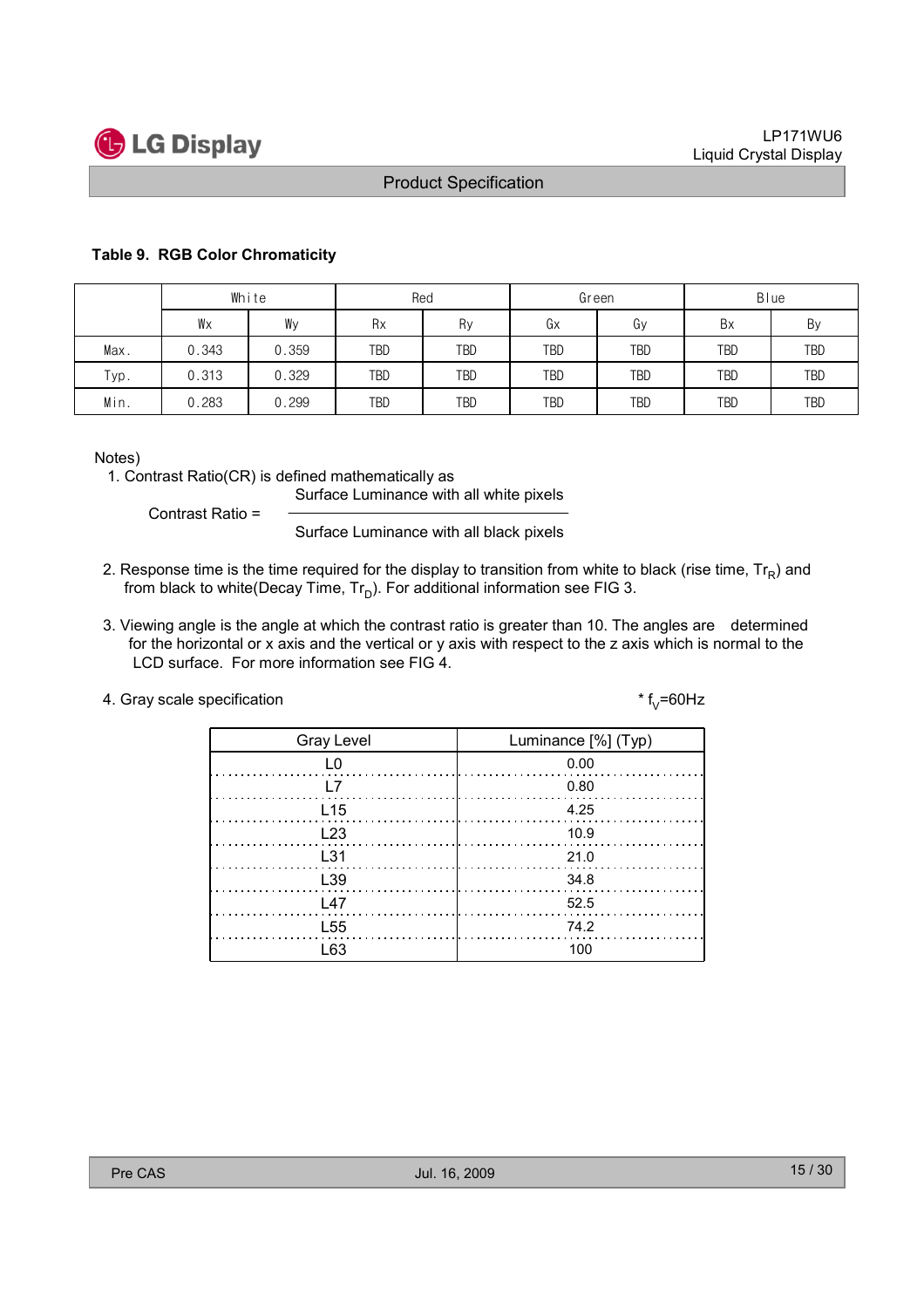

#### 5. Average Luminance

Ave. = SUM(L1:L160) / 160

where L1 to L160 are the luminance values measured at point #1 to #160.

#### 6. Luminance Uniformity

Luminance Uniformity:

U = 100% - (Lmax-Lmin)/Lmax

where, Lmax = max {Luminance values at 160 points},

Lmin = min {Luminance values at 160 points}

7. Worst neighbor Luminance Uniformity

Worst Neighbor Luminance Uniformity (The 4 points that are closest to the test point)

WNU=100%-Max(△L1, △L2, △L3, △L4)/L0

Global WNU = min (WNU1, …WNU160)



- 8. White chromaticity deviation with respect to center Center color coordinate is defined as the Average of points: 72, 73, 88, 89.
- 9. White chromaticity deviation over panel Maximum delta u'v' between any two measured points over the 160 points
- 10. White chromaticity deviation worst neighbor Maximum delta u'v' between any two neighboring points on the panel
- 11. White Chromaticity Average (72, 73, 88, 89 Points)
- 12. RGB Chromaticity

Center Point

Pre CAS 16 / 30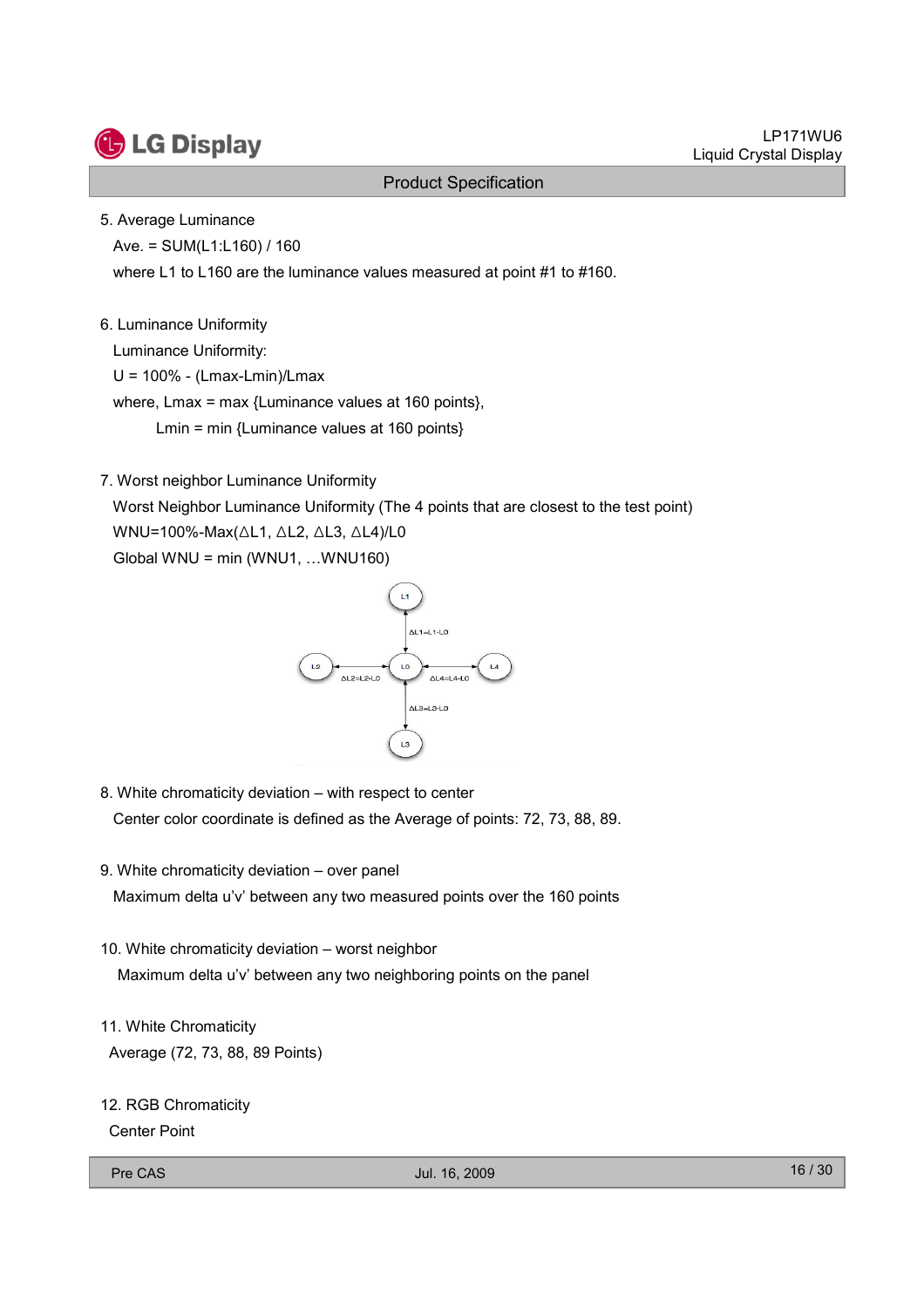

#### FIG. 2 Luminance



#### FIG. 3 Response Time

The response time is defined as the following figure and shall be measured by switching the input signal for "black" and "white".



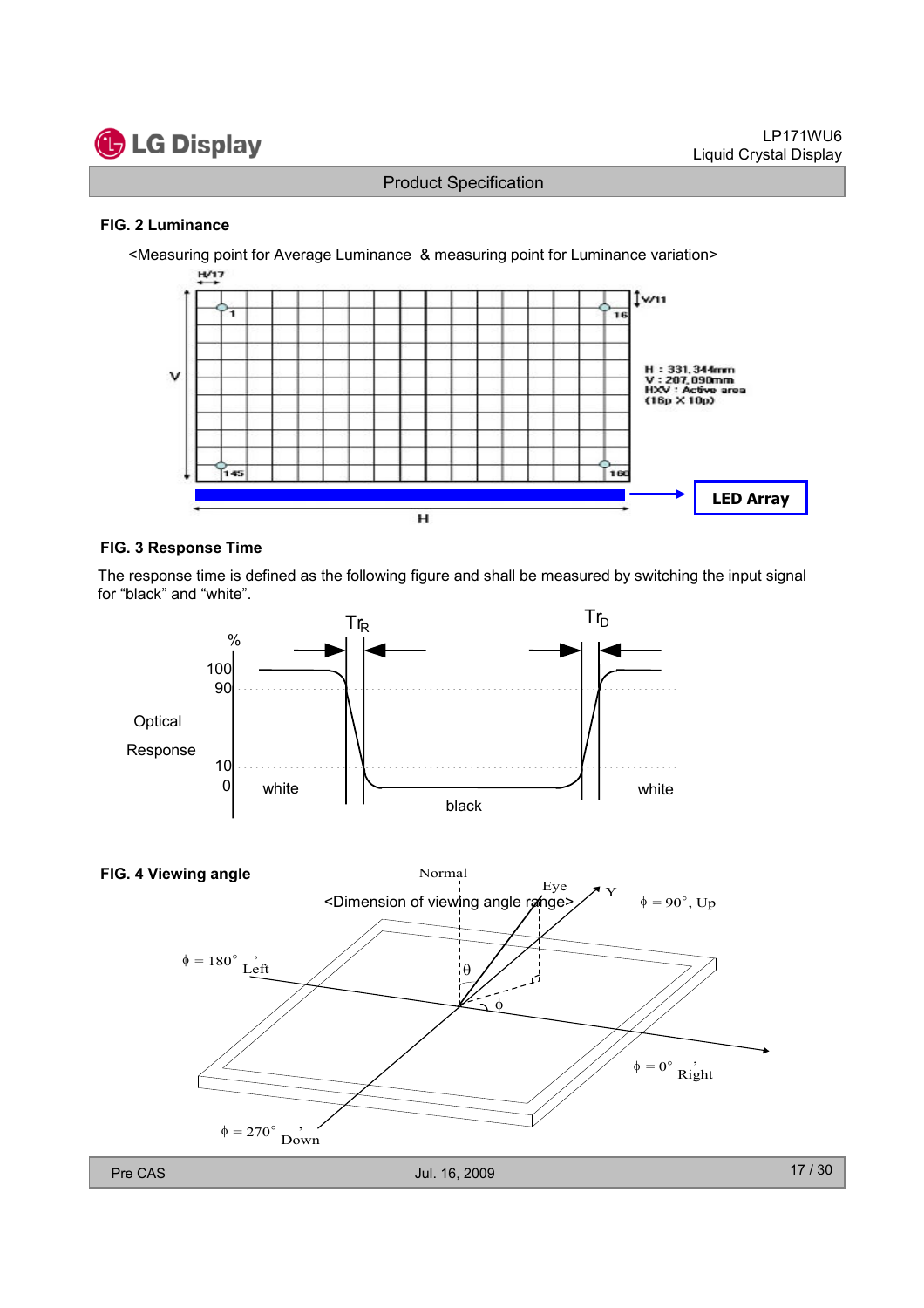

Liquid Crystal Display

LP171WU6

#### FIG. 5 Cross talk

No visual cross-talk will be allowed. Two luminance values are measured at center spot with 50 x 50 pixels. The cross-talk, D<sub>SHA</sub>, is defined as,  $D_{\rm SHA} = (L_{\rm B} - L_{\rm A})/L_{\rm B} \cdot 100\%,$ 

Product Specification

Where, LA = Luminance in Pattern A

 $L_B =$ Luminance in Pattern B.



Pattern A Gray Scale = 31 in center Black in surrounding area



Pattern B Gray Scale = 31 full screen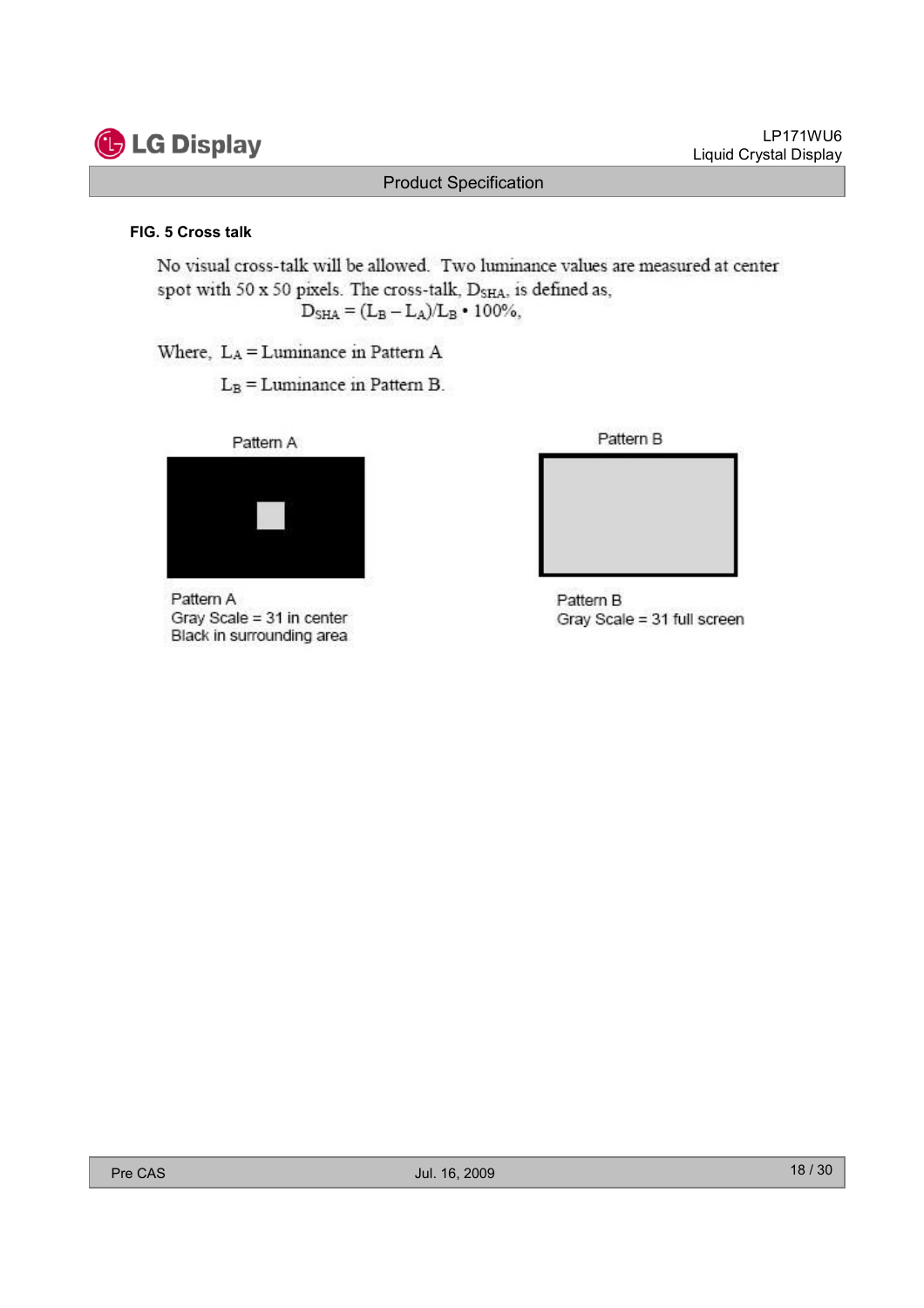

### 5. Mechanical Characteristics

The contents provide general mechanical characteristics for the model LP171WU6. In addition the figures in the next page are detailed mechanical drawing of the LCD.

|                     | Horizontal                                             | $379.30 \pm 0.30$ mm |  |  |  |  |  |
|---------------------|--------------------------------------------------------|----------------------|--|--|--|--|--|
| Outline Dimension   | Vertical                                               | 244.60 $\pm$ 0.30mm  |  |  |  |  |  |
|                     | Depth                                                  | 4.3mm(Max)           |  |  |  |  |  |
| Polarizer Area      | Horizontal                                             | 370.60mm             |  |  |  |  |  |
|                     | Vertical                                               | 232.90mm             |  |  |  |  |  |
|                     | Horizontal                                             | 367.20mm             |  |  |  |  |  |
| Active Display Area | Vertical                                               | 229.50mm             |  |  |  |  |  |
| Weight              | 590g (Max.)                                            |                      |  |  |  |  |  |
| Surface Treatment   | Glare-anti reflective treatment of the front polarizer |                      |  |  |  |  |  |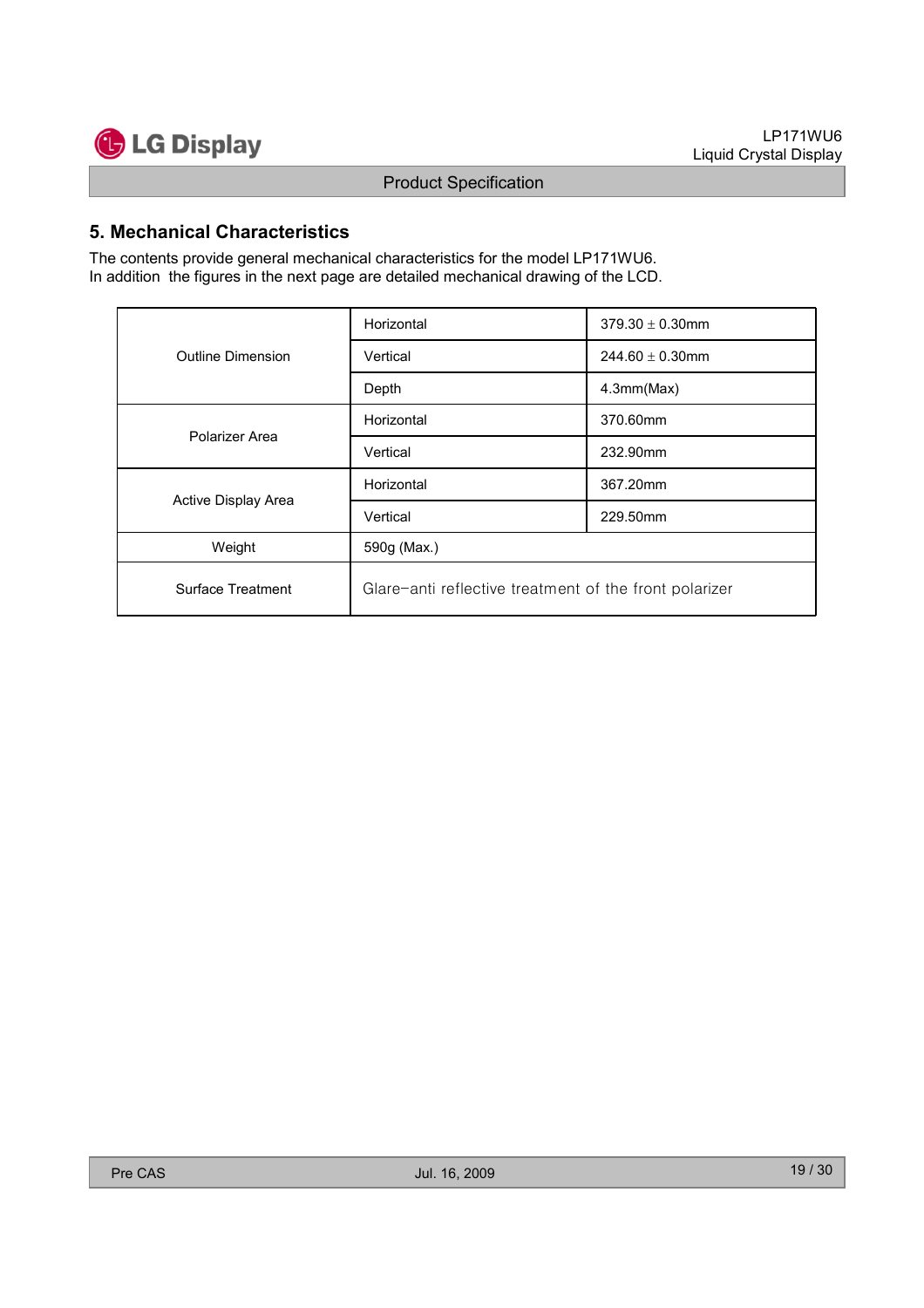

#### <FRONT VIEW>

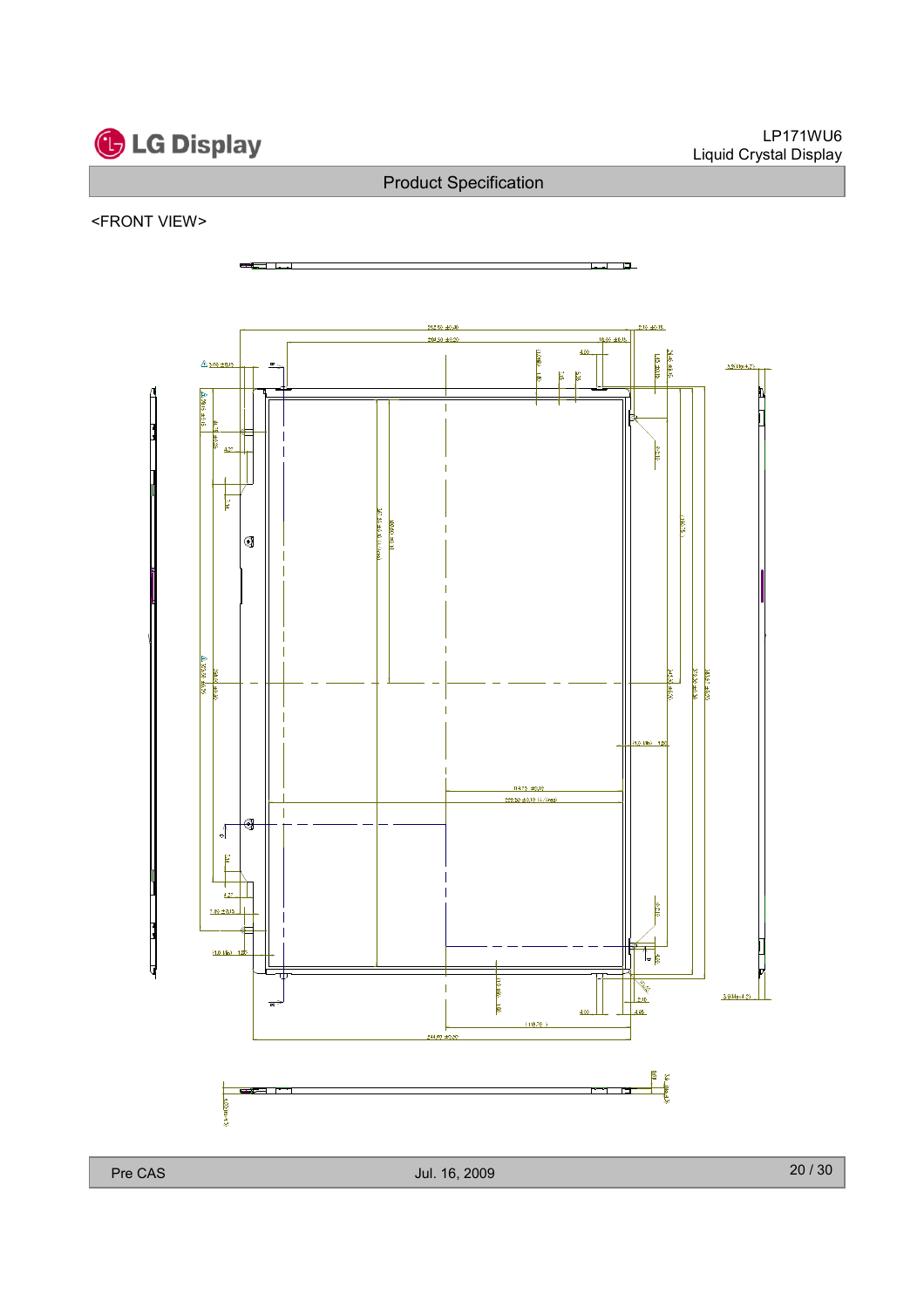

#### <REAR VIEW>



Pre CAS 2009 21 / 30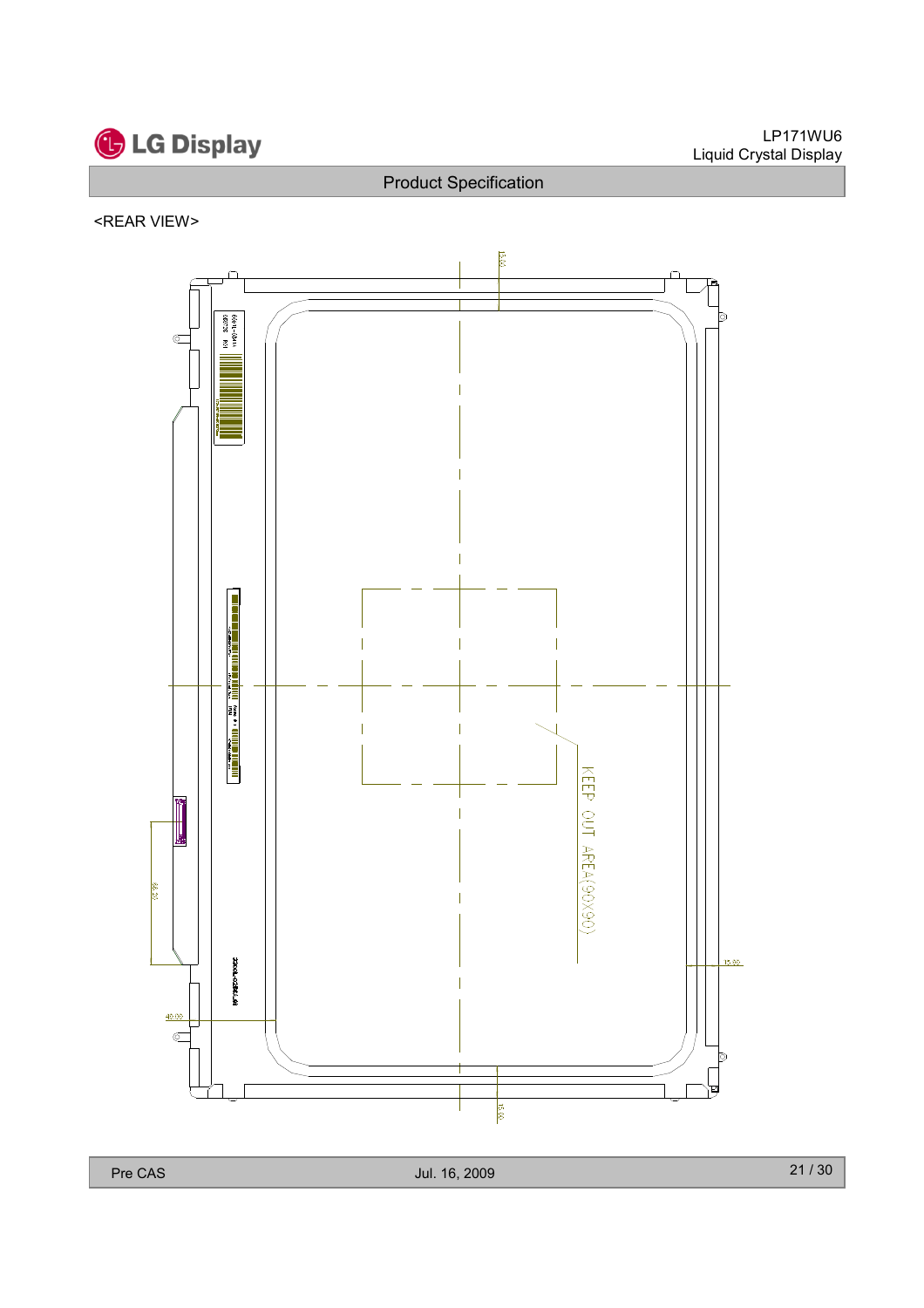

 $2.19 \pm 0.30$ 

SECTION D-D<br>SCALE 4/1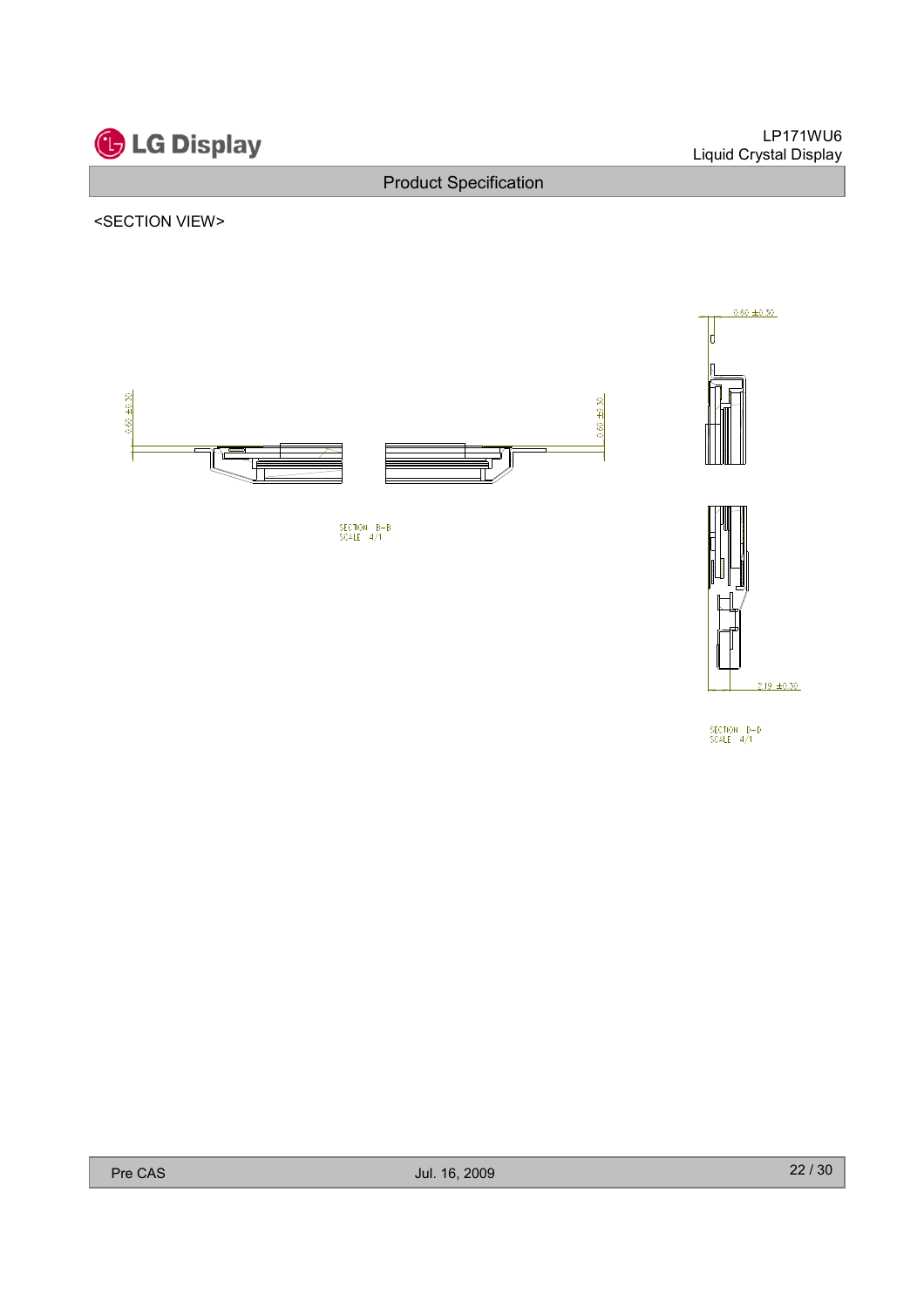

## 6. Reliability

Environment test condition

| No.            | <b>Test Item</b>                            | Conditions                                                                                                                                                                                                                                                                                                                                                                                                    |  |  |  |  |  |
|----------------|---------------------------------------------|---------------------------------------------------------------------------------------------------------------------------------------------------------------------------------------------------------------------------------------------------------------------------------------------------------------------------------------------------------------------------------------------------------------|--|--|--|--|--|
| 1              | High temperature storage test               | Ta= $60^{\circ}$ C, 240h                                                                                                                                                                                                                                                                                                                                                                                      |  |  |  |  |  |
| $\overline{2}$ | Low temperature storage test                | Ta= -20°C, 240h                                                                                                                                                                                                                                                                                                                                                                                               |  |  |  |  |  |
| 3              | High temperature operation test             | Ta= 50°C, 50%RH, 240h                                                                                                                                                                                                                                                                                                                                                                                         |  |  |  |  |  |
| 4              | Low temperature operation test              | Ta= $0^{\circ}$ C, 240h                                                                                                                                                                                                                                                                                                                                                                                       |  |  |  |  |  |
| 5              | Vibration test (non-operating)              | Sine wave, $5 \sim 150$ Hz, 1.5G, 0.37oct/min<br>3 axis, 30min/axis                                                                                                                                                                                                                                                                                                                                           |  |  |  |  |  |
| 6              | Shock test (non-operating)                  | - No functional or cosmetic defects following a shock<br>to all 6 sides delivering at least 180 G in a half sine<br>pulse no longer than 2 ms to the display module<br>- No functional defects following a shock delivering<br>at least 200 g in a half sine pulse no longer than 2<br>ms to each of 6 sides. Each of the 6 sides will be<br>shock tested with one each display, for a total of 6<br>displays |  |  |  |  |  |
| $\overline{7}$ | Altitude<br>operating<br>storage / shipment | $0 \sim 10,000$ feet (3,048m) 24Hr<br>$0 \sim 40,000$ feet (12,192m) 24Hr                                                                                                                                                                                                                                                                                                                                     |  |  |  |  |  |

{ Result Evaluation Criteria }

There should be no change which might affect the practical display function when the display quality test is conducted under normal operating condition.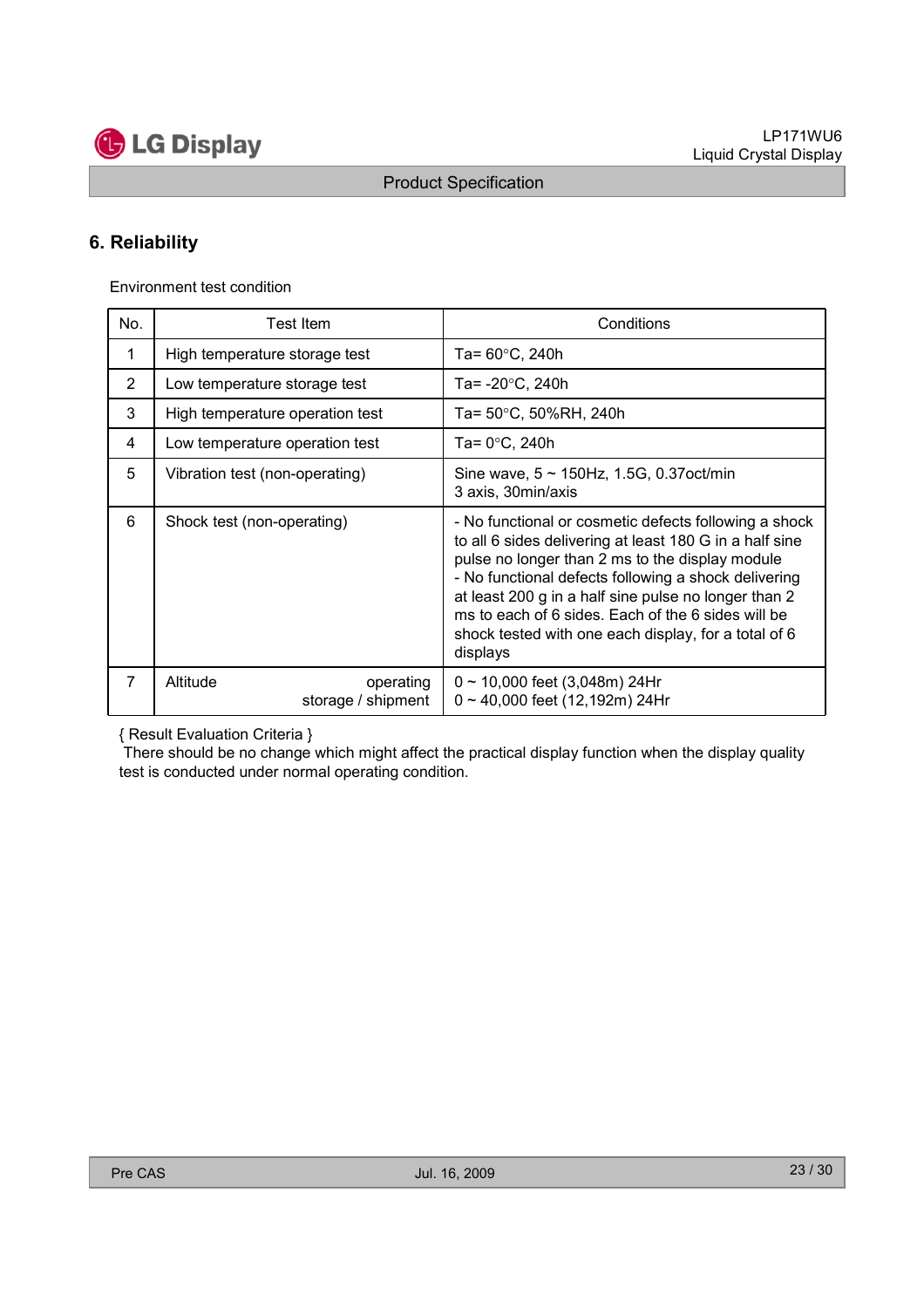

#### 7. International Standards

#### 7-1. Safety

a) UL 60950-1:2003, First Edition, Underwriters Laboratories, Inc., Standard for Safety of Information Technology Equipment. b) EN 60950-1:2001, First Edition, European Committee for Electrotechnical Standardization(CENELEC) European Standard for Safety of Information Technology Equipment.

#### 7-2. EMC

a) ANSI C63.4 "Methods of Measurement of Radio-Noise Emissions from Low-Voltage Electrical and Electrical Equipment in the Range of 9kHZ to 40GHz. "American National Standards Institute(ANSI), 1992

b) C.I.S.P.R "Limits and Methods of Measurement of Radio Interface Characteristics of Information Technology Equipment." International Special Committee on Radio Interference.

c) EN 55022 "Limits and Methods of Measurement of Radio Interface Characteristics of Information Technology Equipment." European Committee for Electrotechnical Standardization.(CENELEC), 1998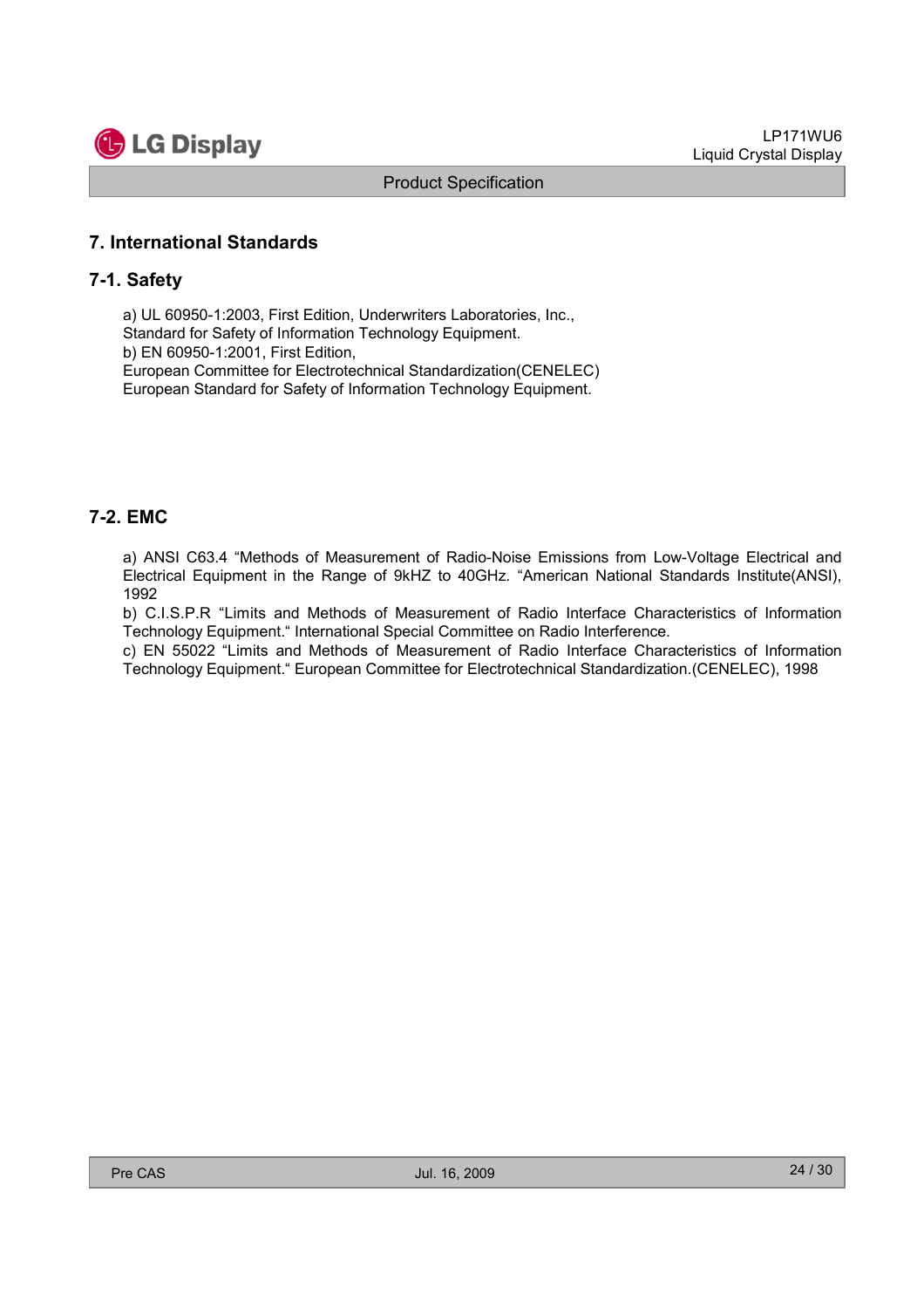# **G** LG Display

#### Product Specification

### 8. Packing

## 8-1. Designation of Lot Mark

a) Lot Mark





E : MONTH F ~ M : SERIAL NO.

**Note** 

1. YEAR

| Year | 2001 | 2002 | 2003 | 2004 | 2005 | 2006 | 2007 | 2008 | 2009 | 2010 |
|------|------|------|------|------|------|------|------|------|------|------|
| Mark |      |      |      |      |      |      |      |      |      |      |

2. MONTH

| Month | Jan | Feb | Mar | Apr | May | Jun | Jul | Aug | Sep | Oct | Nov | Dec |
|-------|-----|-----|-----|-----|-----|-----|-----|-----|-----|-----|-----|-----|
| Mark  |     | -   |     |     |     |     |     |     |     |     | ◡   |     |

b) Location of Lot Mark

Serial No. is printed on the label. The label is attached to the backside of the LCD module. This is subject to change without prior notice.

#### 8-2. Packing Form

- a) Package quantity in one box : 20pcs
- b) Box Size : 482 X 371 X 330 mm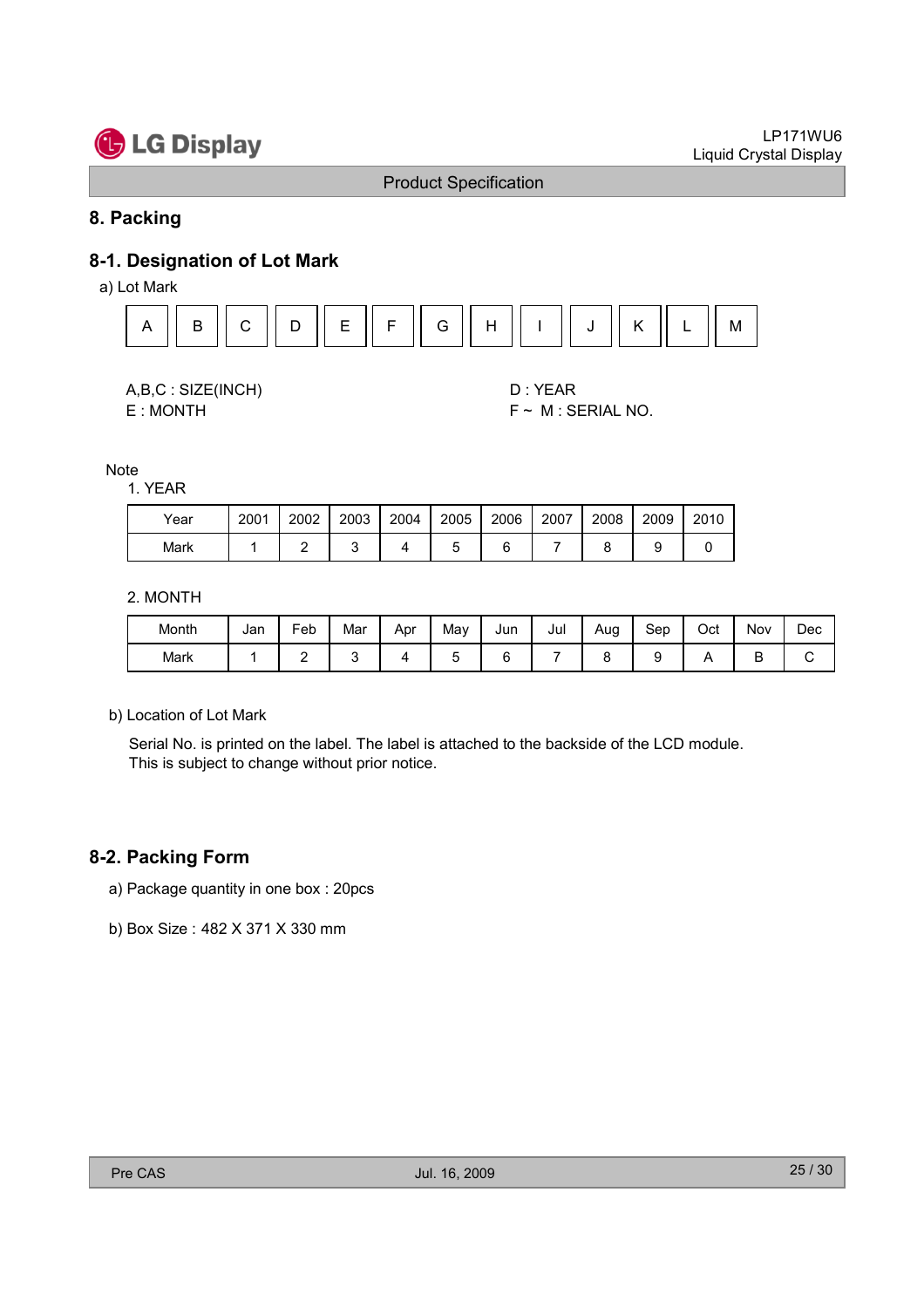

## 9. PRECAUTIONS

Please pay attention to the followings when you use this TFT LCD module.

## 9-1. MOUNTING PRECAUTIONS

- (1) You must mount a module using holes arranged in four corners or four sides.
- (2) You should consider the mounting structure so that uneven force (ex. Twisted stress) is not applied to the module. And the case on which a module is mounted should have sufficient strength so that external force is not transmitted directly to the module.
- (3) Please attach the surface transparent protective plate to the surface in order to protect the polarizer. Transparent protective plate should have sufficient strength in order to the resist external force.
- (4) You should adopt radiation structure to satisfy the temperature specification.
- (5) Acetic acid type and chlorine type materials for the cover case are not desirable because the former generates corrosive gas of attacking the polarizer at high temperature and the latter causes circuit break by electro-chemical reaction.
- (6) Do not touch, push or rub the exposed polarizers with glass, tweezers or anything harder than HB pencil lead. And please do not rub with dust clothes with chemical treatment. Do not touch the surface of polarizer for bare hand or greasy cloth.(Some cosmetics are detrimental to the polarizer.)
- (7) When the surface becomes dusty, please wipe gently with absorbent cotton or other soft materials like chamois soaks with petroleum benzene. Normal-hexane is recommended for cleaning the adhesives used to attach front / rear polarizers. Do not use acetone, toluene and alcohol because they cause chemical damage to the polarizer.
- (8) Wipe off saliva or water drops as soon as possible. Their long time contact with polarizer causes deformations and color fading.
- (9) Do not open the case because inside circuits do not have sufficient strength.

### 9-2. OPERATING PRECAUTIONS

- (1) The spike noise causes the mis-operation of circuits. It should be lower than following voltage :  $V=\pm 200$ mV(Over and under shoot voltage)
- (2) Response time depends on the temperature.(In lower temperature, it becomes longer.)
- (3) Brightness depends on the temperature. (In lower temperature, it becomes lower.) And in lower temperature, response time(required time that brightness is stable after turned on) becomes longer.
- (4) Be careful for condensation at sudden temperature change. Condensation makes damage to polarizer or electrical contacted parts. And after fading condensation, smear or spot will occur.
- (5) When fixed patterns are displayed for a long time, remnant image is likely to occur.
- (6) Module has high frequency circuits. Sufficient suppression to the electromagnetic interference shall be done by system manufacturers. Grounding and shielding methods may be important to minimized the interference.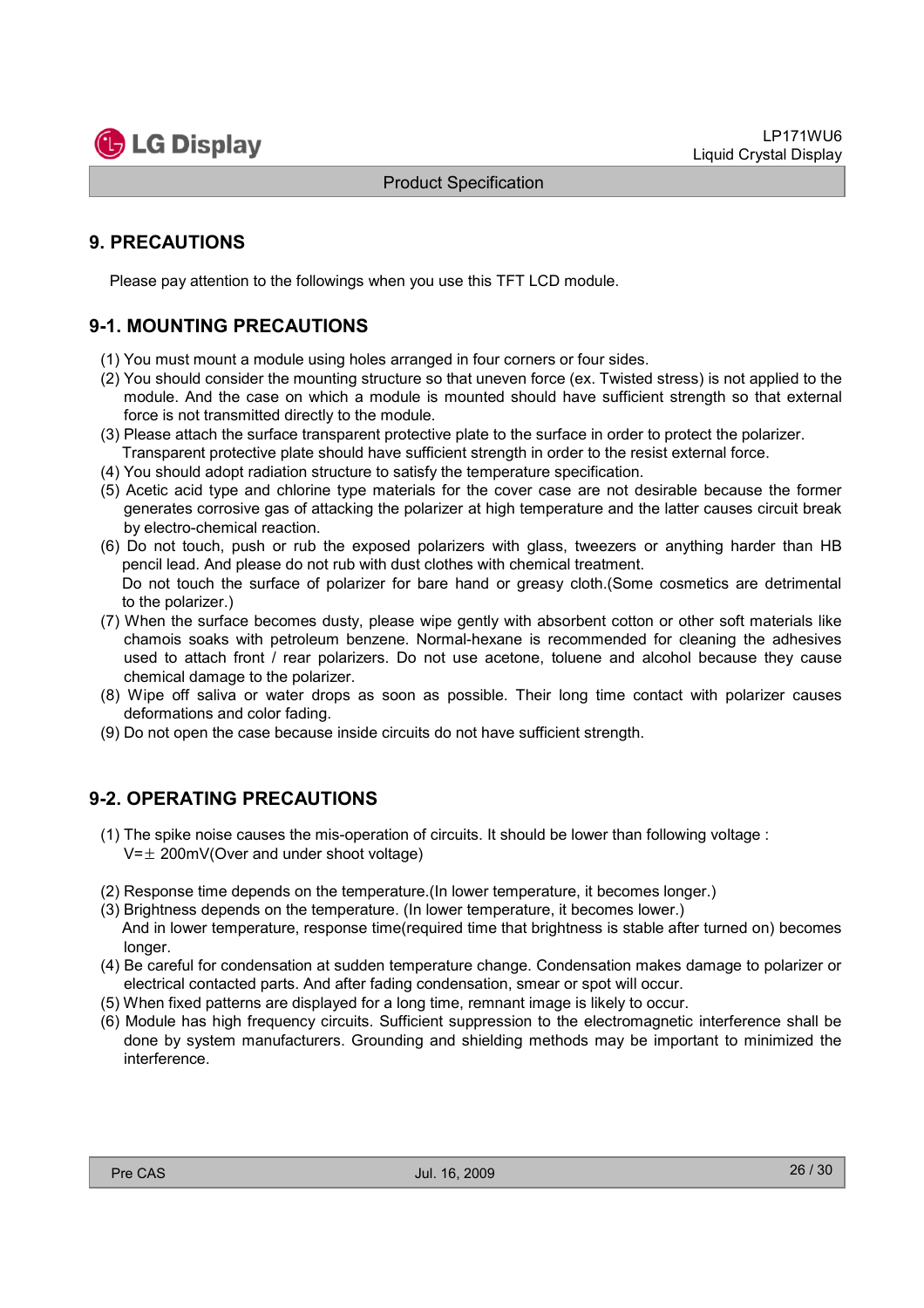

## 9-3. ELECTROSTATIC DISCHARGE CONTROL

Since a module is composed of electronic circuits, it is not strong to electrostatic discharge. Make certain that treatment persons are connected to ground through wrist band etc. And don't touch interface pin directly.

## 9-4. PRECAUTIONS FOR STRONG LIGHT EXPOSURE

Strong light exposure causes degradation of polarizer and color filter.

## 9-5. STORAGE

When storing modules as spares for a long time, the following precautions are necessary.

- (1) Store them in a dark place. Do not expose the module to sunlight or fluorescent light. Keep the temperature between 5°C and 35°C at normal humidity.
- (2) The polarizer surface should not come in contact with any other object. It is recommended that they be stored in the container in which they were shipped.

## 9-6. HANDLING PRECAUTIONS FOR PROTECTION FILM

- (1) When the protection film is peeled off, static electricity is generated between the film and polarizer. This should be peeled off slowly and carefully by people who are electrically grounded and with well ion-blown equipment or in such a condition, etc.
- (2) The protection film is attached to the polarizer with a small amount of glue. If some stress is applied to rub the protection film against the polarizer during the time you peel off the film, the glue is apt to remain on the polarizer.

Please carefully peel off the protection film without rubbing it against the polarizer.

- (3) When the module with protection film attached is stored for a long time, sometimes there remains a very small amount of glue still on the polarizer after the protection film is peeled off.
- (4) You can remove the glue easily. When the glue remains on the polarizer surface or its vestige is recognized, please wipe them off with absorbent cotton waste or other soft material like chamois soaked with normal-hexane.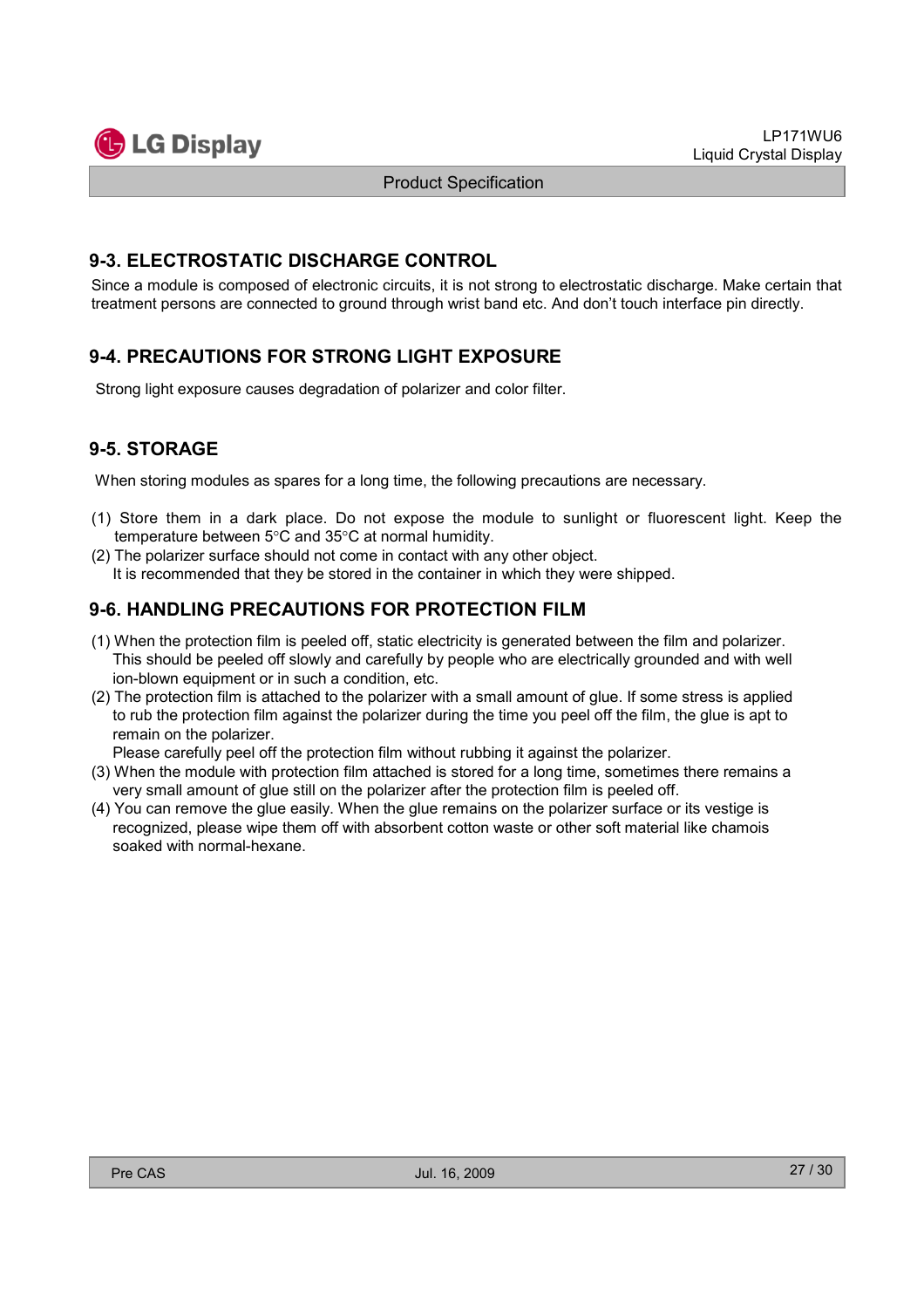

## APPENDIX A. Enhanced Extended Display Identification Data (EEDIDTM) 1/3

|                                | <b>Byte</b>             | <b>Byte</b>    | <b>Field Name and Comments</b>                                                                   | Value             | Value                |
|--------------------------------|-------------------------|----------------|--------------------------------------------------------------------------------------------------|-------------------|----------------------|
|                                | (Dec)<br>0              | (Hex)<br>00    | Header                                                                                           | (Hex)<br>00       | (Bin)<br>00000000    |
|                                | $\mathbf{1}$            | 01             | Header                                                                                           | FF                | 11111111             |
|                                | $\overline{2}$          | 02             | Header                                                                                           | FF                | 11111111             |
|                                | $\overline{\mathbf{3}}$ | 03             | Header                                                                                           | FF                | 11111111             |
| Header                         | 4                       | 04             | Header                                                                                           | FF                | 11111111             |
|                                | $\sqrt{5}$              | 05             | Header                                                                                           | FF                | 11111111             |
|                                | 6                       | 06             | Header                                                                                           | FF                | 11111111             |
|                                | $\overline{7}$          | 07             | Header                                                                                           | $\bf{00}$         | 00000000             |
|                                | 8                       | 08             | APP<br>EISA manufacture code (3 Character ID)                                                    | 06                | 00000110             |
| EDID                           | 9                       | 09             | EISA manufacture code (Compressed ASC II)                                                        | 10                | 00010000             |
|                                | 10                      | 0A             | 9CCDh<br>Panel Supplier Reserved - Product Code                                                  | CD                | 11001101             |
|                                | 11                      | 0B             | Hex. LSB first)                                                                                  | 9C                | 10011100             |
|                                | 12                      | 0C             | LCD Module Serial No - Preferred but Optional ("0" If not used)                                  | $\boldsymbol{00}$ | 00000000             |
| Version                        | 13                      | 0 <sub>D</sub> | LCD Module Serial No - Preferred but Optional ("0" If not used)                                  | $\bf{00}$         | 00000000             |
|                                | 14                      | 0E             | LCD Module Serial No - Preferred but Optional ("0" If not used)                                  | $\boldsymbol{00}$ | 00000000             |
|                                | 15                      | 0F             | LCD Module Serial No - Preferred but Optional ("0" If not used)                                  | $\bf{00}$         | 00000000             |
|                                | 16                      | 10             | Week of Manufacture<br>January 1th week: 0 weeks                                                 | $\boldsymbol{00}$ | 00000000             |
|                                | 17                      | 11             | Year of Manufacture<br>2009 years                                                                | 13                | 00010011             |
| Vendor / Product               | 18                      | 12             | EDID structure version $# = 1$                                                                   | 01                | 00000001             |
|                                | 19                      | 13             | EDID revision $# = 3$                                                                            | 03                | 00000011             |
|                                | 20                      | 14             | Video input Definition = Digital signal                                                          | 80                | 10000000             |
|                                | 21                      | 15             | Max H image size (Rounded cm) = $37$ cm                                                          | 25                | 00100101             |
|                                | 22                      | 16             | Max V image size (Rounded cm) = 23 cm                                                            | 17                | 00010111             |
|                                | 23                      | 17             | Display gamma = (gamma*100)-100 = Example: $(2.2*100)$ -100=120 = 2.2 Gamma                      | 78                | 01111000             |
| Display<br>Parameters          | 24                      | 18             | Feature Support (no_DPMS, no_Active Off/Very Low Power, RGB color display, Timing BLK 1,no_ GTF) | 0A                | 00001010             |
|                                | 25                      | 19             | Red/Green Low Bits (RxRy/GxGy)                                                                   | E <sub>5</sub>    | 11100101             |
| <b>Panel Color Coordinates</b> | 26                      | 1A             | Blue/White Low Bits (BxBy/WxWy)                                                                  | 95                | 10010101             |
|                                | 27                      | 1B             | Red X<br>$Rx = 0.640$                                                                            | A3                | 10100011             |
|                                | 28                      | 1C             | Red Y<br>$Ry = 0.330$                                                                            | 54                | 01010100             |
|                                | 29                      | 1D             | Green X<br>$Gx = 0.310$                                                                          | 4F                | 01001111             |
|                                | 30                      | 1E             | Green Y<br>$Gy = 0.610$                                                                          | 9C                | 10011100             |
|                                | 31                      | 1F             | Blue X<br>$Bx = 0.150$                                                                           | 26                | 00100110             |
|                                | 32                      | 20             | Blue Y<br>$By = 0.005$                                                                           | 01                | 00000001             |
|                                | 33                      | 21             | White X<br>$Wx = 0.313$                                                                          | 50                | 01010000             |
|                                | 34                      | 22             | White Y<br>$Wy = 0.329$                                                                          | 54                | 01010100             |
| shed<br>Timin                  | 35                      | 23             | Established timing 1 (00h if not used)                                                           | 00                | 00000000             |
| nansa                          | 36                      | 24             | Established timing 2 (00h if not used)                                                           | 00                | 00000000             |
|                                | 37                      | 25             | Manufacturer's timings (00h if not used)                                                         | 00                | 00000000             |
|                                | 38<br>39                | 26<br>27       | Standard timing ID1 (01h if not used)                                                            | 01                | 00000001             |
|                                | 40                      | 28             | Standard timing ID1 (01h if not used)                                                            | 01<br>01          | 00000001<br>00000001 |
|                                | 41                      | 29             | Standard timing ID2 (01h if not used)<br>Standard timing ID2 (01h if not used)                   | 01                | 00000001             |
|                                | 42                      | 2A             | Standard timing ID3 (01h if not used)                                                            | 01                | 00000001             |
| g                              | 43                      | 2B             | Standard timing ID3 (01h if not used)                                                            | $\bf{01}$         | 00000001             |
|                                | 44                      | 2C             | Standard timing ID4 (01h if not used)                                                            | 01                | 00000001             |
|                                | 45                      | 2D             | Standard timing ID4 (01h if not used)                                                            | 01                | 00000001             |
|                                | 46                      | 2E             | Standard timing ID5 (01h if not used)                                                            | 01                | 00000001             |
| <b>Standard Timing</b>         | 47                      | 2F             | Standard timing ID5 (01h if not used)                                                            | 01                | 00000001             |
|                                | 48                      | 30             | Standard timing ID6 (01h if not used)                                                            | 01                | 00000001             |
|                                | 49                      | 31             | Standard timing ID6 (01h if not used)                                                            | $\boldsymbol{01}$ | 00000001             |
|                                | 50                      | 32             | Standard timing ID7 (01h if not used)                                                            | 01                | 00000001             |
|                                | 51                      | 33             | Standard timing ID7 (01h if not used)                                                            | 01                | 00000001             |
|                                | 52                      | 34             | Standard timing ID8 (01h if not used)                                                            | 01                | 00000001             |
|                                | 53                      | 35             | Standard timing ID8 (01h if not used)                                                            | 01                | 00000001             |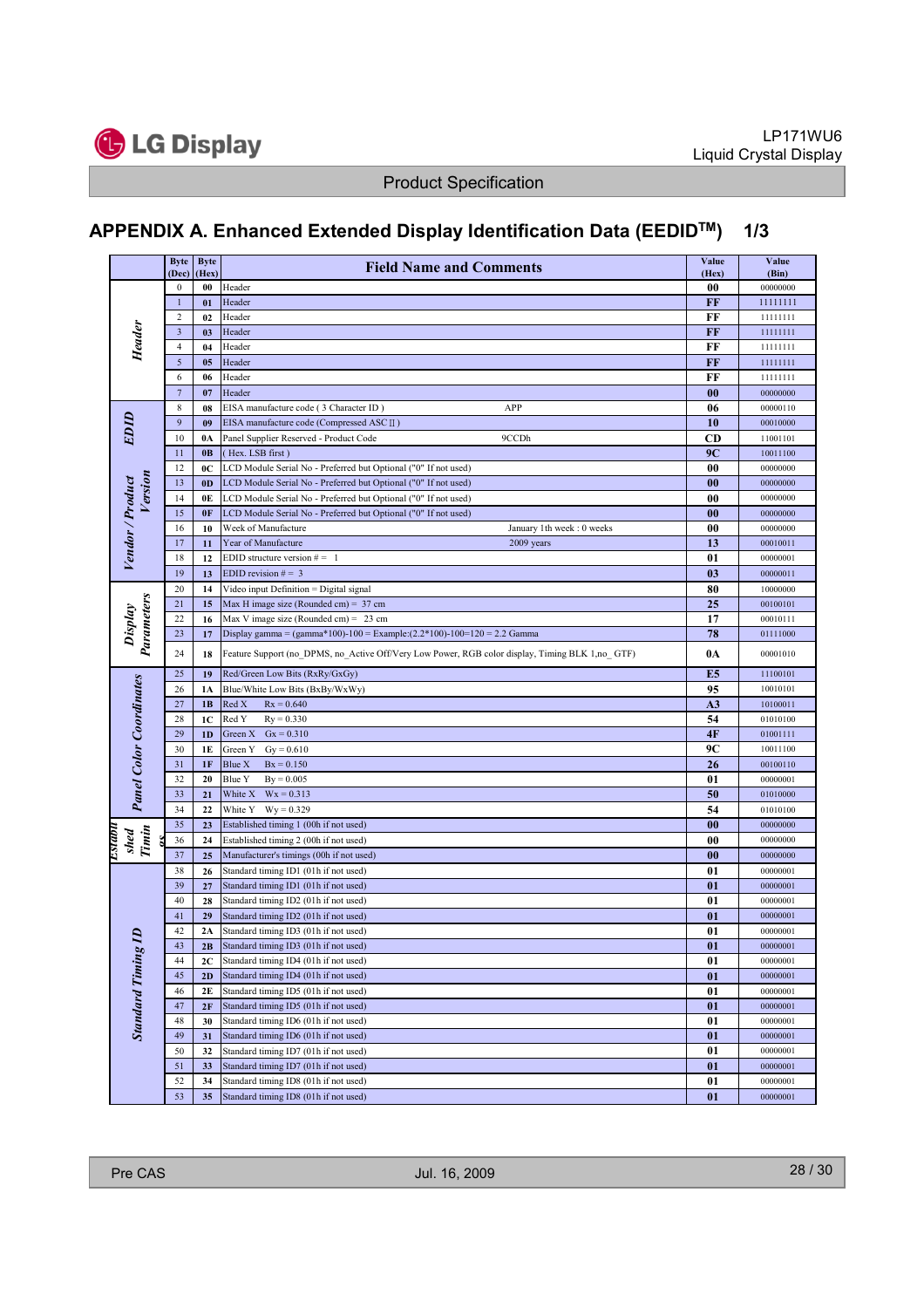

## APPENDIX A. Enhanced Extended Display Identification Data (EEDIDTM) 2/3

|                      | <b>Byte</b><br>(Dec) | <b>Byte</b><br>(Hex) | <b>Field Name and Comments</b>                                                                | Value<br>(Hex)  | Value<br>(Bin) |
|----------------------|----------------------|----------------------|-----------------------------------------------------------------------------------------------|-----------------|----------------|
|                      | 54                   | 36                   | 154 MHz @ 60Hz<br>Pixel Clock/10,000 (LSB)                                                    | 28              | 00101000       |
|                      | 55                   | 37                   | Pixel Clock/10,000 (MSB)                                                                      | 3 <sub>C</sub>  | 00111100       |
|                      | 56                   | 38                   | Horizontal Active<br>(lower 8 bits)<br>1920 Pixels                                            | 80              | 10000000       |
|                      | 57                   | 39                   | (lower 8 bits)<br>160 Pixels<br>Horizontal Blanking(Thp-HA)                                   | ${\bf A0}$      | 10100000       |
|                      | 58                   | 3A                   | Horizontal Active / Horizontal Blanking(Thp-HA) (upper 4:4bits)                               | 70              | 01110000       |
|                      | 59                   | 3B                   | 1200 Lines<br>Vertical Avtive                                                                 | B <sub>0</sub>  | 10110000       |
|                      | 60                   | 3C                   | Vertical Blanking (Tvp-HA) (DE Blanking typ.for DE only panels)<br>35 Lines                   | 23              | 00100011       |
| Timing Descriptor #1 | 61                   | 3D                   | Vertical Active : Vertical Blanking (Tvp-HA) (upper 4:4bits)                                  | 40              | 01000000       |
|                      | 62                   | 3E                   | Horizontal Sync. Offset (Thfp)<br>48 Pixels                                                   | 30              | 00110000       |
|                      | 63                   | 3F                   | Horizontal Sync Pulse Width (HSPW)<br>32 Pixels                                               | 20              | 00100000       |
|                      | 64                   | 40                   | Vertical Sync Offset(Tvfp): Sync Width (VSPW)<br>3 Lines: 6 Lines                             | 36              | 00110110       |
|                      | 65                   | 41                   | Horizontal Vertical Sync Offset/Width<br>(upper 2bits)                                        | 00              | 00000000       |
|                      | 66                   | 42                   | Horizontal Image Size (mm)<br>367 mm                                                          | 6F              | 01101111       |
|                      | 67                   | 43                   | Vertical Image Size (mm)<br>230 mm                                                            | E <sub>6</sub>  | 11100110       |
|                      | 68                   | 44                   | Horizontal Image Size / Vertical Image Size                                                   | 10              | 00010000       |
|                      | 69                   | 45                   | Horizontal Border = 0 (Zero for Notebook LCD)                                                 | 0 <sub>0</sub>  | 00000000       |
|                      | 70                   | 46                   | Vertical Border = 0<br>(Zero for Notebook LCD)                                                | 00              | 00000000       |
|                      | 71                   | 47                   | Non-Interlace, Normal display, no stereo, Digital Separate (Vsync_NEG, Hsync_NEG)             | 18              | 00011000       |
|                      | 72                   | 48                   | Flag                                                                                          | 00              | 00000000       |
|                      | 73                   | 49                   | Flag                                                                                          | $\bf{00}$       | 00000000       |
|                      | 74                   | 4A                   | Flag                                                                                          | 00              | 00000000       |
|                      | 75                   | 4B                   | Data Type Tag (Descriptor Defined by manufacturer)                                            | 01              | 00000001       |
|                      | 76                   | 4C                   | Flag                                                                                          | 00              | 00000000       |
|                      | 77                   | 4D                   | Descriptor Defined by manufacturer (Apple EDID signature)<br>APP                              | 06              | 00000110       |
| Timing Descriptor #2 | 78                   | 4E                   | Descriptor Defined by manufacturer (Apple EDID signature)                                     | 10              | 00010000       |
|                      | 79                   | 4F                   | Descriptor Defined by manufacturer (Link Type)                                                | 30              | 00110000       |
|                      | 80                   | 50                   | Descriptor Defined by manufacturer (Pixel and link component format_6bit panel interface)     | 00              | 00000000       |
|                      | 81                   | 51                   | Descriptor Defined by manufacturer (Panel feature_Inverter NA, no Inverter)                   | $\bf{00}$       | 00000000       |
|                      | 82                   | 52                   | Descriptor Defined by manufacturer                                                            | $\bf{00}$       | 00000000       |
|                      | 83                   | 53                   | Descriptor Defined by manufacturer                                                            | 00              | 00000000       |
|                      | 84                   | 54                   | Descriptor Defined by manufacturer                                                            | 00              | 00000000       |
|                      | 85                   | 55                   | Descriptor Defined by manufacturer                                                            | 00              | 00000000       |
|                      | 86                   | 56                   | Descriptor Defined by manufacturer                                                            | $\bf{00}$       | 00000000       |
|                      | 87                   | 57                   | Descriptor Defined by manufacturer                                                            | 00              | 00000000       |
|                      | 88                   | 58                   | (If < 13 char--> 0Ah, then terminate with ASC $\mathbb I$ code 0Ah, set remaining char = 20h) | 0A              | 00001010       |
|                      | 89                   | 59                   | (If < 13 char--> 0Ah, then terminate with ASC $\bar{I}$ code 0Ah, set remaining char = 20h)   | 20              | 00100000       |
| $i$ ptor #3          | 90                   | 5A                   | Flag                                                                                          | $\bf{00}$       | 00000000       |
|                      | 91                   | 5B                   | Flag                                                                                          | $\bf{00}$       | 00000000       |
|                      | 92                   | 5C                   | Flag                                                                                          | 00              | 00000000       |
|                      | 93                   | 5D                   | Data Type Tag (ASCII String)                                                                  | FE              | 11111110       |
|                      | 94                   | 5E                   | Flag                                                                                          | $\bf{00}$       | 00000000       |
|                      | 95                   | <b>5F</b>            | <b>ASCII String</b><br>L                                                                      | 4C              | 01001100       |
|                      | 96                   | 60                   | P<br><b>ASCII String</b>                                                                      | 50              | 01010000       |
|                      | 97                   | 61                   | $\,1$<br><b>ASCII String</b>                                                                  | 31              | 00110001       |
|                      | 98                   | 62                   | <b>ASCII String</b><br>7                                                                      | 37              | 00110111       |
| <b>Timing Descr</b>  | 99                   | 63                   | $\mathbf{1}$<br><b>ASCII String</b>                                                           | 31              | 00110001       |
|                      | 100                  | 64                   | W<br><b>ASCII String</b>                                                                      | 57              | 01010111       |
|                      | 101                  | 65                   | $\mathbf U$<br><b>ASCII String</b>                                                            | 55              | 01010101       |
|                      | 102                  | 66                   | 6<br><b>ASCII String</b>                                                                      | 36              | 00110110       |
|                      | 103                  | 67                   | <b>ASCII String</b><br>÷,                                                                     | 2D              | 00101101       |
|                      | 104                  | 68                   | $\mathbf T$<br><b>ASCII String</b>                                                            | 54              | 01010100       |
|                      | 105                  | 69                   | $\mathbf L$<br><b>ASCII String</b>                                                            | 4C              | 01001100       |
|                      | 106                  | 6A                   | A<br><b>ASCII String</b>                                                                      | 41              | 01000001       |
|                      | 107                  | 6 <b>B</b>           | $\overline{c}$<br><b>ASCII String</b>                                                         | $\overline{32}$ | 00110010       |